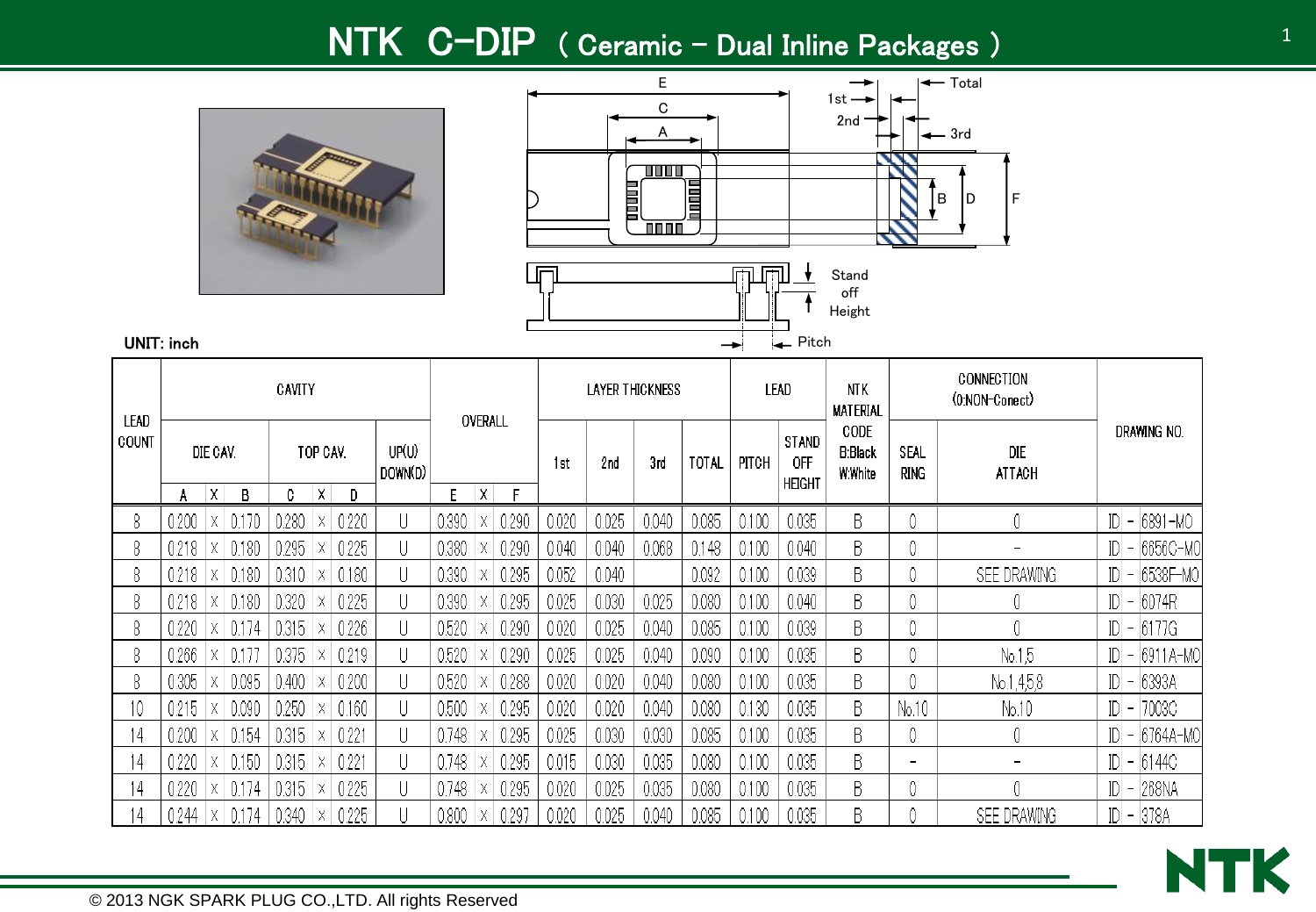| LEAD  |                            |                | CAVITY           |                |       |                  |       | OVERALL           |       | <b>LAYER THICKNESS</b> |       |              |       | LEAD                                 | <b>NTK</b><br><b>MATERIAL</b>      |                     | CONNECTION<br>(0:NON-Conect) |              |                                           |
|-------|----------------------------|----------------|------------------|----------------|-------|------------------|-------|-------------------|-------|------------------------|-------|--------------|-------|--------------------------------------|------------------------------------|---------------------|------------------------------|--------------|-------------------------------------------|
| COUNT | DIE CAV.<br>X<br>A         | $\overline{B}$ | C.               | TOP CAV.<br>ΙX | D     | UP(U)<br>DOWN(D) | E     | X<br>F            | 1st   | 2nd                    | 3rd   | <b>TOTAL</b> | PITCH | <b>STAND</b><br>0FF<br><b>HEIGHT</b> | CODE<br><b>B:Black</b><br>W: White | SEAL<br><b>RING</b> | <b>DIE</b><br><b>ATTACH</b>  |              | DRAWING NO.                               |
| 14    | 0260<br>Χ                  | 0.174          | 0.320            | $\times$       | 0.22  | U                | 0.681 | 0.295<br>$\times$ | 0.025 | 0.030                  | 0.030 | 0.085        | 0.100 | 0.035                                | B                                  | 0                   | $\overline{\phantom{0}}$     | ID.          | 6559A<br>$\overline{\phantom{a}}$         |
| 14    | 0.260<br>Χ                 | 0.174          | 0.320            | $\times$       | 0.22  | U                | 0.700 | 0.295<br>Χ        | 0.020 | 0.025                  | 0.040 | 0.085        | 0.100 | 0.035                                | B                                  | 0                   | 0                            | ID.          | <b>134T</b><br>$\qquad \qquad -$          |
| 14    | 0.550<br>Χ                 | 0.175          | 0.575            | X              | 0.222 | U                | 0.770 | 0.295<br>$\times$ | 0.025 | 0.040                  | 0.020 | 0.085        | 0.100 | 0.035                                | B                                  | 0                   | $\overline{a}$               | ID.          | 6273BA<br>$\overline{\phantom{m}}$        |
| 14    | 0.550<br>$\times$          | 0.175          | 0.575            | X              | 0.222 | U                | 0.770 | 0.295<br>Χ        | 0.035 | 0.025                  | 0.040 | 0.100        | 0.100 | 0.035                                | B                                  | 0                   | 0                            |              | 6670A-MO                                  |
| 14    | 0.551<br>Χ                 | 0.150          | 0.592            |                | 0.212 | U                | 0.748 | 0.290<br>X        | 0.025 | 0.020                  | 0.040 | 0.085        | 0.100 | 0.035                                | B                                  | 0                   | No.1,4,7,8,11,14             | ID           | 6154D<br>$\overline{\phantom{m}}$         |
| 16    | 0.180<br>X.                | -0.130         | 0.340            | X              | 0.225 | U                | 0.800 | 0.297<br>X        | 0.020 | 0.025                  | 0.040 | 0.085        | 0.100 | 0.035                                | B                                  | 0                   | 0                            | ID           | $-509ABL$                                 |
| 16    | 0.180<br>IX.               | 0.147          | 0.300            | $\times$       | 0.223 | U                | 0.800 | 0.295<br>Χ        | 0.020 | 0.025                  | 0.040 | 0.085        | 0.100 | 0.035                                | B                                  | 0                   | 0                            | ID           | 140-MO<br>$\hspace{0.1mm}-\hspace{0.1mm}$ |
| 16    | 0.220<br>Χ                 | 0.165          | 0.340            | X              | 0.226 | U                | 0.800 | 0.295<br>X        | 0.020 | 0.020                  | 0.040 | 0.080        | 0.100 | 0.035                                | B                                  | $\overline{0}$      | 0                            | ID           | $-6139AAL$                                |
| 16    | 0.240<br>Χ                 | 0.162          | 0.335            | Х              | 0.229 | U                | 0.800 | 0.295<br>Χ        | 0.020 | 0.025                  | 0.040 | 0.085        | 0.100 | 0.035                                | B                                  | $\overline{0}$      | $\overline{\phantom{0}}$     | $\mathbb{D}$ | 6763ABL<br>$\overline{a}$                 |
| 16    | 0.244<br>Χ                 | 0.174          | 0.340            | X              | 0.225 | U                | 0.800 | 0.298<br>Χ        | 0.020 | 0.020                  | 0.040 | 0.080        | 0.100 | 0.035                                | B                                  | 0                   | 0                            | $\mathbb{D}$ | 6319EAL<br>$\overline{ }$                 |
| 16    | 0.265<br>X.                | 0.174          | 0.335            | X              | 0.225 | U                | 0.800 | 0.295<br>Χ        | 0.025 | 0.020                  | 0.040 | 0.085        | 0.100 | 0.035                                | B                                  | $\overline{0}$      | No.1                         | ID           | 572BAL<br>$\overline{\phantom{a}}$        |
| 16    | 0.320<br>$\times$          | 0.174          | 0.375            | $\times$       | 0.220 | U                | 0.800 | 0.295<br>X        | 0.020 | 0.025                  | 0.040 | 0.085        | 0.100 | 0.035                                | B                                  | 0                   | 0                            | ID.          | 201-MO<br>$\overline{\phantom{a}}$        |
| 16    | 0.330<br>Χ                 | 0.195          | 0.375            | $\times$       | 0.235 | U                | 0.800 | 0.295<br>Χ        | 0.025 | 0.020                  | 0.040 | 0.085        | 0.100 | 0.043                                | B                                  | 0                   | 0                            | ID.          | 6732A<br>$\overline{\phantom{a}}$         |
| 16    | 0.350<br>X                 | 0.180          | 0.405            | $\times$       | 0.220 | U                | 0.800 | 0.295<br>$\times$ | 0.025 | 0.020                  | 0.040 | 0.085        | 0.100 | 0.035                                | B                                  | 0                   | 0                            | ID.          | 390GAL<br>$\overline{\phantom{0}}$        |
| 16    | 0.400<br>Х                 | 0.175          | 0.460            | X              | 0.225 | U                | 0.800 | 0.295<br>Χ        | 0.020 | 0.025                  | 0.040 | 0.085        | 0.100 | 0.035                                | B                                  | 0                   | 0                            |              | 6878AAL                                   |
| 16    | 0.400<br>Χ                 | 0.22           | 0.510            | X              | 0.221 | U                | 0.800 | 0.295<br>X        | 0.020 | 0.025                  | 0.040 | 0.085        | 0.100 | 0.035                                | B                                  | 0                   | 0                            |              | 494CAL                                    |
| 16    | 0.480<br>X                 | 0.22C          | 0.480            | Х              | 0.220 | U                | 0.800 | 0.295<br>X        | 0.050 | 0.023                  |       | 0.073        | 0.100 | 0.035                                | B                                  |                     | No.10-15, A PAD<br>$No.2-7.$ | ID           | 497CBL<br>$\overline{\phantom{a}}$        |
| 16    | 0.480<br>Χ                 | 0.220          | 0.580            | X              | 0.220 | U                | 0.800 | 0.295<br>X        | 0.045 | 0.020                  | 0.040 | 0.105        | 0.100 | 0.035                                | B                                  | 0                   | "G"PAD                       |              | $ D  - 6157 - MO$                         |
| 18    | 0.210<br>Χ                 | 0.130          | 0.315            | $\times$       | 0.225 | U                | 0.900 | 0.295<br>X        | 0.020 | 0.015                  | 0.045 | 0.080        | 0.100 | 0.035                                | B                                  | 0                   |                              | ID           | $-510AB$                                  |
| 18    | 0.220<br>Χ                 | 0.174          | 0.315            | X              | 0.226 | U                | 0.900 | 0.295<br>Χ        | 0.020 | 0.025                  | 0.040 | 0.085        | 0.100 | 0.035                                | B                                  | 0                   | 0                            |              | 245GC<br>$ D $ –                          |
| 18    | 0.235<br>X.                | 0.174          | 0.335            | Х              | 0.225 | U                | 0.900 | 0.295<br>Χ        | 0.020 | 0.025                  | 0.040 | 0.085        | 0.100 | 0.035                                | B                                  | 0                   | 0                            | D            | 402B<br>$\overline{a}$                    |
| 18    | 0.284<br>X                 | 0.164          | 0.413            | X              | 0.236 | U                | 0.900 | 0.295<br>Χ        | 0.025 | 0.020                  | 0.040 | 0.085        | 0.100 | 0.035                                | B                                  | 0                   | 0                            | D            | 6809A-MO<br>$\overline{a}$                |
| 18    | 0.320<br>Χ                 | 0.175          | 0.380            | $\times$       | 0.225 | U                | 0.900 | 0.295<br>X        | 0.035 | 0.035                  | 0.030 | 0.100        | 0.100 | 0.035                                | B                                  | 0                   | 0                            |              | 6307D<br>$ D $ –                          |
| 20    | 0.225<br>$\vert$ X $\vert$ | 0.168          | $0.315$ $\times$ |                | 0217  |                  | 1.000 | 0.296<br>ΙX       | 0.020 | 0.025                  | 0.040 | 0.085        | 0.100 | 0.035                                | B                                  | 0                   |                              |              | $ D  - 251 - MO$                          |

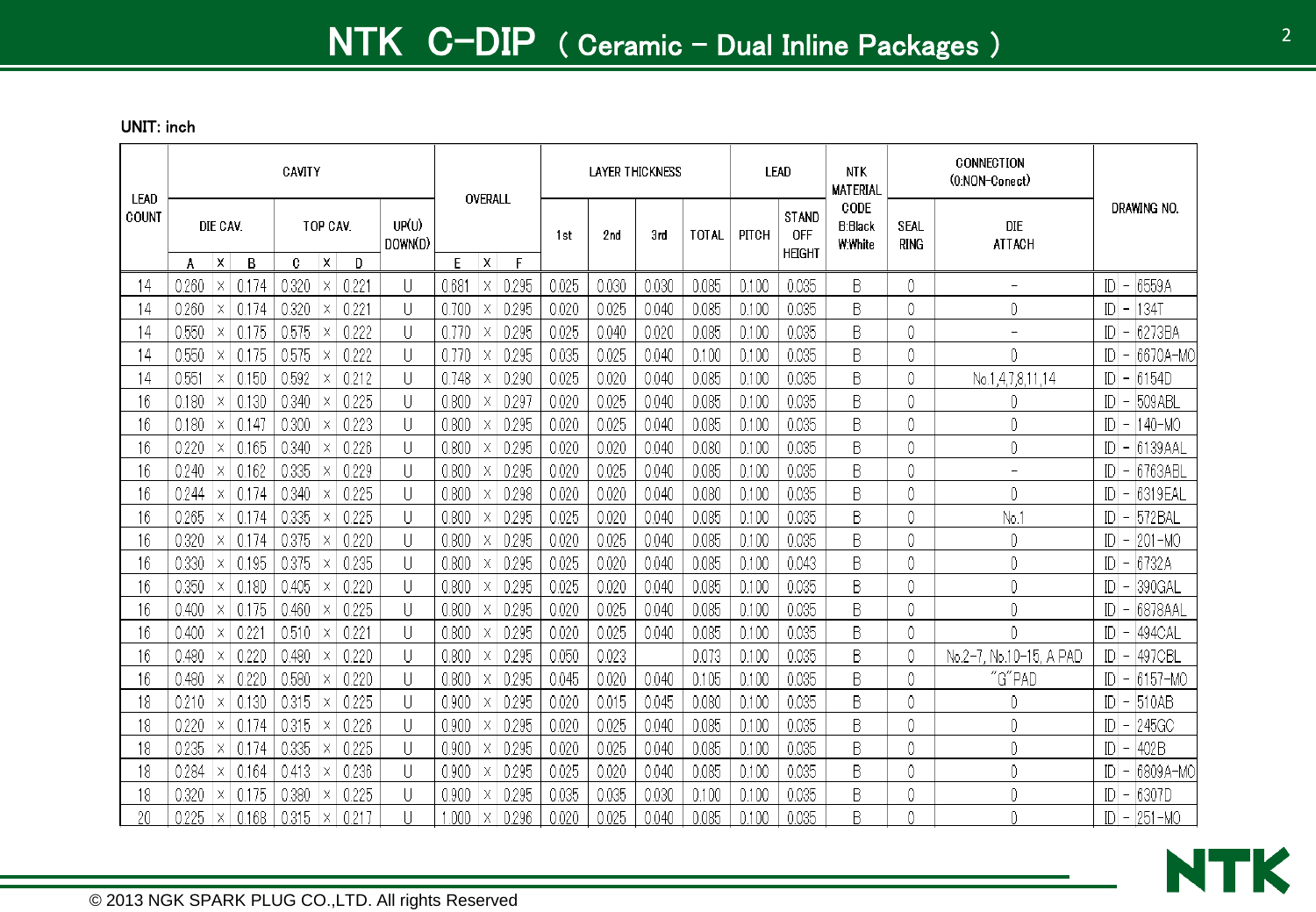| LEAD  |       |               |       | CAVITY |               |       |                  | OVERALL          |       |       | <b>LAYER THICKNESS</b> |       |              |       | <b>LEAD</b>                          | <b>NTK</b><br><b>MATERIAL</b>            |                          | CONNECTION<br>(0:NON-Conect) |                                             |
|-------|-------|---------------|-------|--------|---------------|-------|------------------|------------------|-------|-------|------------------------|-------|--------------|-------|--------------------------------------|------------------------------------------|--------------------------|------------------------------|---------------------------------------------|
| COUNT | A     | DIE CAV.<br>X | B     | C      | TOP CAV.<br>X | D     | UP(U)<br>DOWN(D) | F<br>X           | E     | 1st   | 2 nd                   | 3rd   | <b>TOTAL</b> | PITCH | <b>STAND</b><br>OFF<br><b>HEIGHT</b> | CODE<br><b>B:Black</b><br><b>W:White</b> | SEAL<br><b>RING</b>      | <b>DIE</b><br><b>ATTACH</b>  | DRAWING NO.                                 |
| 20    | 0.250 | $\times$      | 0.158 | 0.330  | $\times$      | 0.220 | U                | .000<br>$\times$ | 0.295 | 0.015 | 0.030                  | 0.035 | 0.080        | 0.100 | 0.035                                | B                                        | 0                        | 0                            | 6755A<br>ID.<br>$\overline{\phantom{a}}$    |
| 20    | 0.260 | X.            | 0.175 | 0.335  | Χ             | 0.228 | U                | .000<br>X        | 0.295 | 0.025 | 0.020                  | 0.040 | 0.085        | 0.100 | 0.035                                | B                                        | 0                        | 0                            | 6268B<br>ID<br>$\overline{\phantom{a}}$     |
| 20    | 0.290 | Χ             | 0.225 | 0.390  | X             | 0.225 | U                | .000<br>$\times$ | 0.295 | 0.020 | 0.020                  | 0.050 | 0.090        | 0.100 | 0.035                                | B                                        | 0                        | 0                            | 6808A-MO<br>ID.                             |
| 20    | 0.350 | X             | 0.250 | 0.720  | $\times$      | 0.315 | U                | .000<br>X        | 0.394 | 0.020 | 0.025                  | 0.040 | 0.085        | 0.100 | 0.035                                | B                                        | $\theta$                 | 0                            | ID<br>6752A                                 |
| 20    | 0.355 |               | 0.21  | 0.445  |               | 0.225 | U                | .000<br>X        | 0.295 | 0.020 | 0.025                  | 0.040 | 0.085        | 0.100 | 0.035                                | B                                        | 0                        | 0                            | 6007B<br>ID<br>$\qquad \qquad -$            |
| 20    | 0.400 | X             | 0.206 | 0.495  | Χ             | 0.206 | U                | .000<br>X        | 0.295 | 0.020 | 0.020                  | 0.040 | 0.080        | 0.100 | 0.035                                | B                                        | 0                        | <b>GND PAD</b>               | ID<br>6521A<br>$\overline{\phantom{a}}$     |
| 20    | 0.426 |               | 0.180 | 0.492  | Х             | 0.226 | U                | .000<br>Χ        | 0.295 | 0.020 | 0.025                  | 0.040 | 0.085        | 0.100 | 0.035                                | B                                        | 0                        | <b>GND PAD</b>               | 6089C-MO<br>ID                              |
| 20    | 0.470 | X             | 0.225 | 0.570  | X             | 0.225 | U                | .000<br>X        | 0.310 | 0.050 | 0.020                  | 0.020 | 0.090        | 0.100 | 0.035                                | B                                        | 0                        | 0                            | 6902A<br>ID                                 |
| 20    | 0.945 | Χ             | 0.142 | 0.945  | Χ             | 0.236 | U                | .142<br>Χ        | 0.400 | 0.040 | 0.025                  | 0.040 | 0.105        | 0.100 | 0.035                                | B                                        | $\overline{\phantom{a}}$ | GND                          | 7082-MO<br>ID<br>$\overline{\phantom{m}}$   |
| 20    | .300  | X.            | 0.160 | .300   | Χ             | 0.260 | U                | 1.500<br>X       | 0.394 | 0.020 | 0.020                  | 0.040 | 0.080        | 0.100 | 0.035                                | B                                        |                          | No.11                        | 6750A-MO<br>ID.                             |
| 20    | -300  | X.            | 0.160 | .300   | X             | 0.260 | U                | .500<br>Χ        | 0.394 | 0.020 | 0.020                  | 0.040 | 0.080        | 0.100 | 0.035                                | B                                        | $\overline{\phantom{0}}$ | No.11                        | 6751A-MO<br>ID<br>$\overline{\phantom{a}}$  |
| 22    | 0.630 | $\times$      | 0.122 | 0.866  | Χ             | 0.319 | U                | 1.252<br>X       | 0.394 | 0.030 | 0.030                  | 0.040 | 0.120        | 0.100 | 0.038                                | B                                        |                          | No.1.12                      | 6906A-MO<br>ID.                             |
| 22    | -160  | Χ             | 0.200 | .240   | Х             | 0.280 | U                | .600<br>Χ        | 0.394 | 0.020 | 0.02C                  | 0.040 | 0.080        | 0.100 | 0.035                                | B                                        | ÷                        | No.6                         | 7126-MO<br>IDI<br>$\overline{\phantom{a}}$  |
| 24    | 0250  | X.            | 0.175 | 0.440  | Χ             | 0.227 | U                | .200<br>Χ        | 0.295 | 0.040 | 0.020                  | 0.025 | 0.085        | 0.100 | 0.050                                | B                                        | 0                        | 0                            | 470K<br>IDI<br>$\overline{\phantom{a}}$     |
| 24    | 0.250 | X.            | 0.250 | 0.400  | ΙX            | 0.400 | U                | .200<br>X        | 0.594 | 0.040 | 0.025                  | 0.020 | 0.085        | 0.100 | 0.050                                | B                                        | $\equiv$                 | 0                            | 137UAL<br>IDI<br>$\overline{\phantom{a}}$   |
| 24    | 0.260 | X             | 0.16  | 0.350  | Χ             | 0.227 | U                | .200<br>Χ        | 0.295 | 0.025 | 0.020                  | 0.040 | 0.085        | 0.100 | 0.050                                | B                                        | GND                      | GND                          | 6332A-MO<br>IDI<br>$\overline{\phantom{0}}$ |
| 24    | 0.269 | X.            | 0.220 | 0.500  | Χ             | 0.220 | U                | .200<br>Χ        | 0.295 | 0.020 | 0.020                  | 0.045 | 0.085        | 0.100 | 0.050                                | B                                        | 0                        | "DB"PAD                      | 6773A-MO<br>ID<br>$\overline{\phantom{a}}$  |
| 24    | 0.270 | Χ             | 0.270 | 0.400  | X             | 0.400 | U                | .200<br>Χ        | 0.610 | 0.025 | 0.025                  | 0.040 | 0.090        | 0.100 | 0.050                                | B                                        | 0                        |                              | ID.<br>6853B<br>$\qquad \qquad -$           |
| 24    | 0.295 | Χ             | 0.190 | 0.365  | $\times$      | 0.230 | U                | .200<br>X        | 0.295 | 0.020 | 0.025                  | 0.040 | 0.085        | 0.100 | 0.050                                | B                                        | 0                        | ''A''PAD                     | ID<br>6618-MO                               |
| 24    | 0.310 | Χ             | 0.310 | 0.400  |               | 0.400 | U                | .200<br>X        | 0.594 | 0.020 | 0.025                  | 0.040 | 0.085        | 0.100 | 0.050                                | B                                        | 0                        | 0                            | ID<br>167PAL<br>$\overline{\phantom{a}}$    |
| 24    | 0.315 | X             | 0.315 | 0.395  | Χ             | 0.395 | U                | .200<br>Χ        | 0.594 | 0.015 | 0.025                  | 0.040 | 0.080        | 0.100 | 0.050                                | B                                        | 0                        | 0                            | 123QAL<br>ID                                |
| 24    | 0.320 | Χ             | 0.174 | 0.375  | Χ             | 0.220 | U                | 0.900<br>Χ       | 0.295 | 0.020 | 0.020                  | 0.040 | 0.080        | 0.070 | 0.050                                | B                                        | 0                        | 0                            | 6214C<br>IDI<br>$\overline{\phantom{a}}$    |
| 24    | 0.380 | Χ             | 0.380 | 0.460  | Χ             | 0.460 | U                | 1.200<br>Χ       | 0.594 | 0.025 | 0.048                  | 0.040 | 0.113        | 0.100 | 0.050                                | B                                        | 0                        | 0                            | 6099AAL<br>ID                               |
| 24    | 0.400 | X.            | 0.400 | 0.460  | $\times$      | 0.460 | U                | .200<br>Χ        | 0.594 | 0.020 | 0.025                  | 0.040 | 0.085        | 0.100 | 0.050                                | B                                        | 0                        | 0                            | <b>690AAL</b><br>$ D $ –                    |

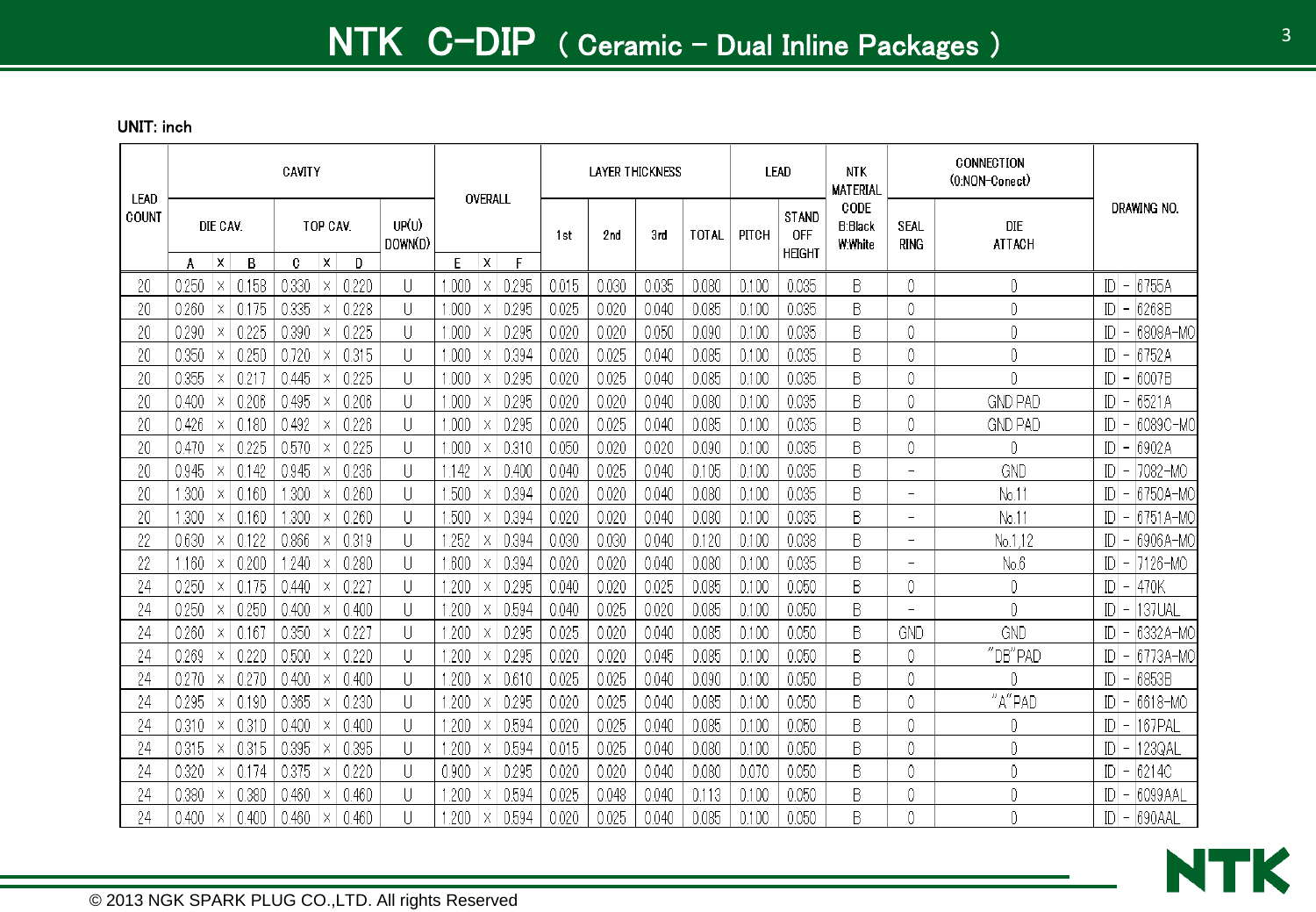| LEAD  |            |          |            | CAVITY      |          |            |                  |            | OVERALL                                            |            |       | <b>LAYER THICKNESS</b> |       |              |       | <b>LEAD</b>                          | <b>NTK</b><br><b>MATERIAL</b>     |                            | CONNECTION<br>(0:NON-Conect) |                                                      |
|-------|------------|----------|------------|-------------|----------|------------|------------------|------------|----------------------------------------------------|------------|-------|------------------------|-------|--------------|-------|--------------------------------------|-----------------------------------|----------------------------|------------------------------|------------------------------------------------------|
| COUNT |            | DIE CAV. |            |             | TOP CAV. |            | UP(U)<br>DOWN(D) |            |                                                    |            | 1st   | 2 nd                   | 3rd   | <b>TOTAL</b> | PITCH | <b>STAND</b><br>OFF<br><b>HEIGHT</b> | CODE<br><b>B:Black</b><br>W:White | <b>SEAL</b><br><b>RING</b> | <b>DIE</b><br><b>ATTACH</b>  | DRAWING NO.                                          |
| 24    | A<br>0.472 | X<br>Χ   | B<br>0.354 | C.<br>0.551 | X<br>Χ   | D<br>0.433 | U                | E<br>1.200 | $\boldsymbol{\mathsf{x}}$<br>$\boldsymbol{\times}$ | F<br>0.595 | 0.020 | 0.020                  | 0.040 | 0.080        | 0.100 | 0.050                                | B                                 | 0                          | No.12                        | 563CA-MC<br>$ D $ –                                  |
| 24    | 0.496      | Χ        | 0.15       | 0.543       | Χ        | 0.208      | U                | .669       | Χ                                                  | 0.295      | 0.020 | 0.030                  | 0.035 | 0.085        | 0.100 | 0.050                                | B                                 | $\overline{\phantom{0}}$   | No.19                        | 17107-MO<br>$ D $ –                                  |
| 24    | 0.560      | X        | 0.460      | 0.560       | Χ        | 0.560      | U                | 1.200      | Χ                                                  | 0.795      | 0.040 | 0.035                  | 0.035 | 0.110        | 0.100 | 0.050                                | B                                 | $\overline{\phantom{0}}$   | 0                            | $ D  -  7106 - MO$                                   |
| 24    | 0.600      | X        | 0.225      | 0.720       | Χ        | 0.225      | U                | .200       | Χ                                                  | 0.295      | 0.015 | 0.025                  | 0.060 | 0.100        | 0.100 | 0.050                                | B                                 | 0                          | 0                            | 6087B<br>ID<br>$\overline{\phantom{a}}$              |
| 24    | 0.690      |          | 0.474      | 0.790       | Χ        | 0.474      | U                | 346        | Χ                                                  | 0.795      | 0.030 | 0.036                  | 0.054 | 0.120        | 0.100 | 0.050                                | B                                 | $\overline{\phantom{0}}$   | No.11, 14                    | 7099B-MO<br>$ D $ –                                  |
| 24    | 0.713      | X        | 0.513      | 0.810       | Χ        | 0.610      | U                | 1.360      | Χ                                                  | 0.795      | 0.030 | 0.035                  | 0.055 | 0.120        | 0.100 | 0.070                                | B                                 | $\overline{\phantom{0}}$   | No.12, 13, 14                | 7117A-MO<br>$\overline{\phantom{a}}$                 |
| 24    | 0.819      | Χ        | 0.15       | 0.870       | Χ        | 0.208      | U                | 1.669      | $\times$                                           | 0.295      | 0.020 | 0.030                  | 0.035 | 0.085        | 0.100 | 0.050                                | B                                 | -                          | No.19                        | $ D  -  7108 - MO$                                   |
| 24    | 0.976      | Χ        | 0.158      | 1.095       | $\times$ | 0.390      | U                | 1.200      | X                                                  | 0.595      | 0.020 | 0.020                  | 0.020 | 0.100        | 0.100 | 0.050                                | B                                 | $\overline{\phantom{0}}$   | No.12, 13                    | 7060AAL<br>$ D $ –                                   |
| 24    | 0.980      | Χ        | 0.090      | 0.980       | Χ        | 0.220      | U                | 1.200      | $\times$                                           | 0.594      | 0.020 | 0.020                  | 0.040 | 0.080        | 0.100 | 0.050                                | B                                 | $\overline{\phantom{0}}$   | No.24                        | $ D  -  902 - MO$                                    |
| 24    | .465       | Χ        | 0.15       | 1.516       | $\times$ | 0.208      | U                | 1.669      | X                                                  | 0.295      | 0.020 | 0.03C                  | 0.035 | 0.085        | 0.100 | 0.050                                | B                                 | $\qquad \qquad -$          | No.19                        | 7109-MO<br>$ D $ –                                   |
| 28    | 0.220      | Χ        | 0.220      | 0.370       | Χ        | 0.370      | U                | .400       | Х                                                  | 0.594      | 0.020 | 0.02C                  | 0.040 | 0.080        | 0.100 | 0.050                                | B                                 | 0                          | 0                            | 620-MO<br>$ D $ –                                    |
| 28    | 0.223      | Χ        | 0.175      | 0.300       |          | 0.225      | U                | .400       | Χ                                                  | 0.295      | 0.020 | 0.02C                  | 0.040 | 0.080        | 0.100 | 0.050                                | B                                 | 0                          | 0                            | 6771A<br>$ D $ –                                     |
| 28    | 0.240      | $\times$ | 0.175      | 0.360       | Χ        | 0.230      | U                | .400       | $\times$                                           | 0.295      | 0.020 | 0.020                  | 0.040 | 0.080        | 0.100 | 0.050                                | B                                 | 0                          | 0                            | 6244D<br>ID<br>$\overline{\phantom{a}}$              |
| 28    | 0250       | X        | 0.250      | 0.370       | $\times$ | 0.370      | U                | .400       | X                                                  | 0.594      | 0.020 | 0.020                  | 0.040 | 0.080        | 0.100 | 0.050                                | B                                 | 0                          | 0                            | 247EAL<br>$ D $ –                                    |
| 28    | 0.260      | Χ        | 0.167      | 0.350       | Χ        | 0.227      | U                | .400       | Χ                                                  | 0.295      | 0.020 | 0.020                  | 0.040 | 0.080        | 0.100 | 0.050                                | B                                 | 0                          | 0                            | 6754A<br>ID<br>$\overline{\phantom{a}}$              |
| 28    | 0.290      | X        | 0.22C      | 0.500       | X        | 0.220      | U                | .400       | X                                                  | 0.295      | 0.020 | 0.020                  | 0.045 | 0.085        | 0.100 | 0.050                                | B                                 | 0                          | 0                            | 6770A<br>$\mathbb{D}$<br>$\overline{\phantom{a}}$    |
| 28    | 0.300      | X        | 0.300      | 0.400       | Χ        | 0.400      | U                | .400       | Χ                                                  | 0.595      | 0.020 | 0.025                  | 0.040 | 0.085        | 0.100 | 0.050                                | B                                 | $\overline{0}$             | 0                            | 6883V<br>$\overline{\phantom{0}}$                    |
| 28    | 0.310      |          | 0.310      | 0.400       | Χ        | 0.400      | U                | .400       | Χ                                                  | 0.595      | 0.020 | 0.025                  | 0.035 | 0.080        | 0.100 | 0.050                                | B                                 | 0                          | 0                            | 301 XBL<br>$ D $ –                                   |
| 28    | 0.315      | X        | 0.315      | 0.395       | Χ        | 0.395      | U                | .400       | Χ                                                  | 0.594      | 0.020 | 0.025                  | 0.040 | 0.085        | 0.100 | 0.050                                | B                                 | 0                          | 0                            | 111MAL<br>$\overline{\phantom{a}}$                   |
| 28    | 0.400      |          | 0.370      | 0.490       | Χ        | 0.450      | U                | .400       | Χ                                                  | 0.595      | 0.020 | 0.025                  | 0.040 | 0.085        | 0.100 | 0.050                                | B                                 | 0                          | No.28                        | 442CB-MO<br>$ D $ –                                  |
| 28    | 0.410      | Χ        | 0.320      | 0.480       | Х        | 0.390      | U                | .400       | Χ                                                  | 0.594      | 0.020 | 0.025                  | 0.040 | 0.085        | 0.100 | 0.050                                | B                                 | 0                          | 0                            | 462L-MO<br>$\overline{\phantom{m}}$                  |
| 28    | 0.410      | $\times$ | 0.390      | 0.490       | Х        | 0.390      | U                | .400       | Χ                                                  | 0.594      | 0.020 | 0.025                  | 0.040 | 0.085        | 0.100 | 0.050                                | B                                 | 0                          | PAD A.D                      | 6716AAL<br>ID<br>$\overline{\phantom{a}}$            |
| 28    | 0.440      | X        | 0.220      | 0.560       |          | 0.230      | U                | .400       | X                                                  | 0.295      | 0.018 | 0.030                  | 0.037 | 0.085        | 0.100 | 0.050                                | B                                 | 0                          |                              | 6787B-MO<br>$\mathbb{D}$<br>$\overline{\phantom{a}}$ |
| 28    | 0.457      | $\times$ | 0.382      | 0.598       | X        | 0.461      | П                | .400       | $\times$                                           | 0.594      | 0.020 | 0.025                  | 0.040 | 0.085        | 0.100 | 0.050                                | B                                 | 0                          | 0                            | $ D  -  405G-MO $                                    |

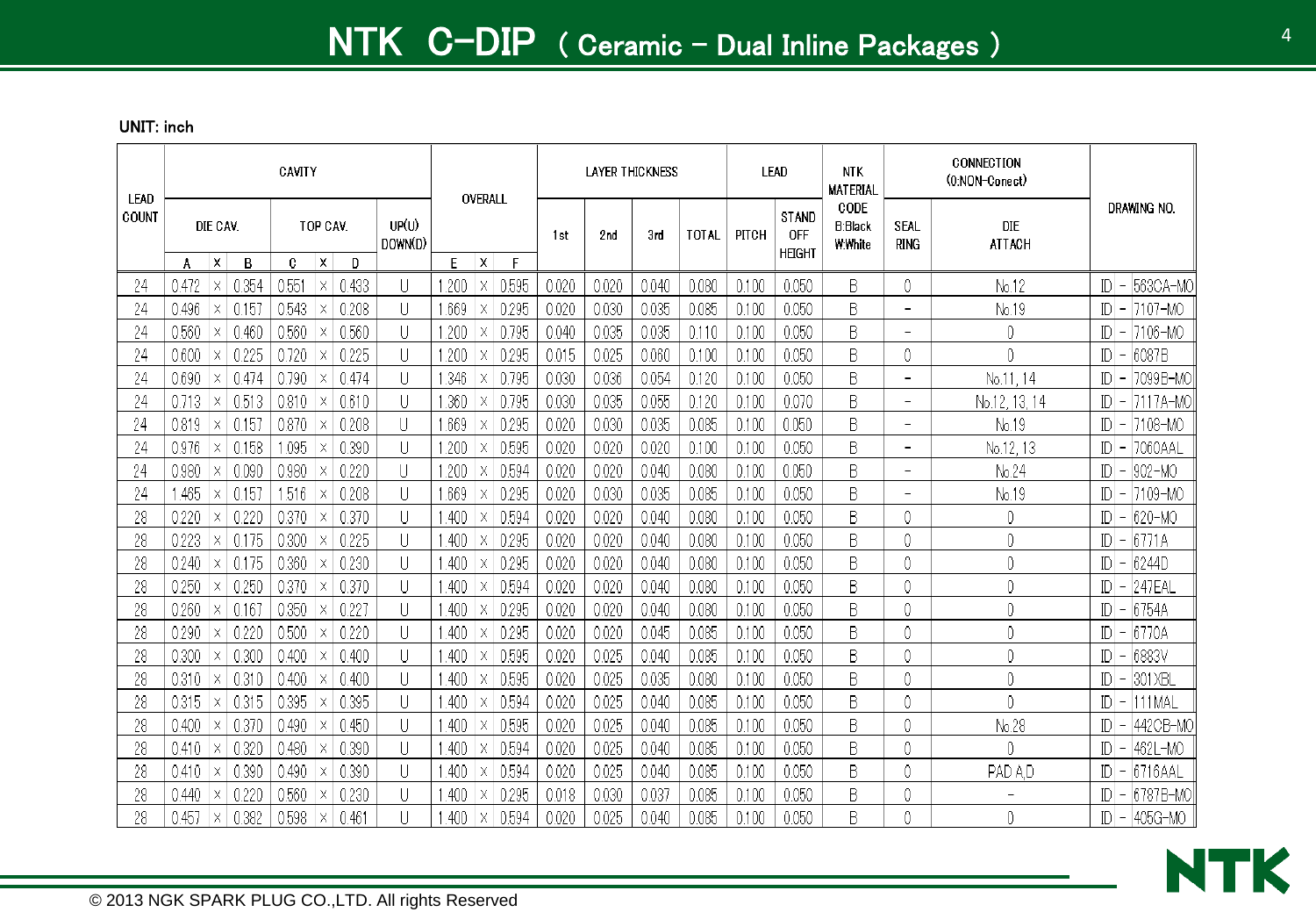| <b>LEAD</b> |                |                                 | CAVITY         |                            |                  |              | OVERALL                      |                | <b>LAYER THICKNESS</b> |                |                |                | LEAD                                        | <b>NTK</b><br><b>MATERIAL</b>     |                            | CONNECTION<br>(0:NON-Conect)               |                                                      |
|-------------|----------------|---------------------------------|----------------|----------------------------|------------------|--------------|------------------------------|----------------|------------------------|----------------|----------------|----------------|---------------------------------------------|-----------------------------------|----------------------------|--------------------------------------------|------------------------------------------------------|
| COUNT       |                | DIE CAV.                        |                | TOP CAV.                   | UP(U)<br>DOWN(D) |              |                              | 1st            | 2rd                    | 3rd            | <b>TOTAL</b>   | PITCH          | <b>STAND</b><br><b>OFF</b><br><b>HEIGHT</b> | CODE<br><b>B:Black</b><br>W:White | <b>SEAL</b><br><b>RING</b> | <b>DIE</b><br><b>ATTACH</b>                | DRAWING NO.                                          |
|             | A              | $\mathsf{X}$<br>B               | C              | $\mathsf{X}$<br>D          |                  | F            | $\mathsf{X}$<br>$\mathsf{F}$ |                |                        |                |                |                |                                             |                                   |                            |                                            |                                                      |
| 28          | 0.480          | 0.460<br>$\times$               | 0.590          | 0.460<br>$\times$          | U                | .400         | 0.594<br>Χ                   | 0.020          | 0.025                  | 0.040          | 0.085          | 0.100          | 0.050                                       | B<br>B                            | 0                          | PAD A,D                                    | 6945B-MC<br>ID                                       |
| 28          | 0.550          | 0.440<br>X<br>0.279<br>$\times$ | 0.630<br>0.610 | 0.440<br>$\times$<br>0.325 | U                | .400         | 0.594<br>Χ<br>0.395          | 0.040<br>0.020 | 0.040<br>0.020         | 0.040<br>0.040 | 0.120<br>0.080 | 0.100<br>0.100 | 0.050<br>0.050                              | B                                 | 0<br>0                     | 0                                          | 6881 AAL<br>ID<br>$\overline{\phantom{a}}$<br>6543AA |
| 28<br>28    | 0.560<br>0.600 | 0.225<br>Χ                      | 0.720          | X<br>0.225<br>Х            | U<br>U           | .400<br>.400 | Χ<br>0.295<br>Χ              | 0.015          | 0.040                  | 0.045          | 0.100          | 0.100          | 0.050                                       | B                                 | 0                          | <b>GND PAD</b><br>$\overline{\phantom{0}}$ | ID<br>6777B-MO<br>ID                                 |
| 28          | 1.160          | 0.110<br>$\times$               | .175           | 0.180<br>$\times$          | U                | 450          | 0.595<br>X                   | 0.020          | 0.020                  | 0.040          | 0.080          | 0.100          | 0.050                                       | B                                 | $\overline{\phantom{a}}$   | No.28                                      | ID<br>903C-MO                                        |
| 32          | 0.260          | 0.170<br>X                      | 0.335          | 0.223<br>X                 | U                | .600         | 0.295<br>Χ                   | 0.015          | 0.025                  | 0.060          | 0.100          | 0.100          | 0.050                                       | B                                 | 0                          | 0                                          | ID<br>6395A                                          |
| 32          | 0.280          | 0.240                           | 0.720          | 0.330                      | U                | .600         | 0.395<br>Χ                   | 0.020          | 0.025                  | 0.040          | 0.085          | 0.100          | 0.050                                       | B                                 | No.16                      | No.16                                      | ID<br>6912A-MO<br>$\overline{\phantom{m}}$           |
| 32          | 0.300          | 0.300<br>$\times$               | 0.400          | 0.400<br>Χ                 | U                | .600         | 0.594<br>Χ                   | 0.025          | 0.025                  | 0.040          | 0.090          | 0.100          | 0.050                                       | B                                 | 0                          | $\overline{\phantom{0}}$                   | 6823A-MO<br>ID                                       |
| 32          | 0.310          | 0.240<br>X                      | 0.400          | 0.400<br>Χ                 | U                | .600         | 0.595<br>Χ                   | 0.025          | 0.020                  | 0.040          | 0.085          | 0.100          | 0.050                                       | B                                 | 0                          | PAD D/A                                    | ID<br>6799A-MO<br>$\overline{\phantom{m}}$           |
| 32          | 0.380          | 0.240<br>X                      | 0.720          | 0.330<br>$\times$          | U                | .600         | 0.394<br>X                   | 0.020          | 0.025                  | 0.040          | 0.085          | 0.100          | 0.050                                       | B                                 | 0                          | 0                                          | 6733A<br>ID                                          |
| 32          | 0.394          | 0.299<br>Χ                      | 0.598          | 0.461<br>Х                 | U                | .600         | 0.594<br>Χ                   | 0.015          | 0.025                  | 0.040          | 0.080          | 0.100          | 0.050                                       | B                                 | 0                          | 0                                          | ID<br>6901A-MO                                       |
| 32          | 0.394          | 0.354<br>X                      | 0.598          | 0.461                      | U                | .600         | 0.594<br>Χ                   | 0.020          | 0.025                  | 0.040          | 0.085          | 0.100          | 0.050                                       | B                                 |                            | 0                                          | 6929B-MO<br>ID                                       |
| 32          | 0.410          | 0.490<br>$\times$               | 0.555          | 0.490<br>Х                 | U                | .600         | 0.595<br>$\times$            | 0.020          | 0.030                  | 0.040          | 0.090          | 0.100          | 0.050                                       | B                                 | 0                          | No.16                                      | 6857B-MO<br>ID<br>$\overline{\phantom{m}}$           |
| 32          | 0.535          | 0.430<br>X                      | 0.595          | 0.490<br>$\times$          | U                | .600         | 0.594<br>$\times$            | 0.020          | 0.020                  | 0.040          | 0.080          | 0.100          | 0.050                                       | B                                 | 0                          | No.14                                      | 6646B<br>ID<br>$\overline{\phantom{m}}$              |
| 32          | 0.550          | 0.370<br>X                      | 0.786          | 0.456<br>Χ                 | U                | .600         | 0.595<br>Χ                   | 0.025          | 0.020                  | 0.040          | 0.085          | 0.100          | 0.050                                       | B                                 | 0                          | 0                                          | 6657B-MO<br>ID                                       |
| 32          | 0.600          | 0.354<br>X                      | 0.679          | 0.433<br>X                 | U                | .600         | 0.594<br>Χ                   | 0.025          | 0.020                  | 0.040          | 0.085          | 0.100          | 0.050                                       | B                                 | 0                          | 0                                          | ID<br>6954A-MO                                       |
| 32          | 0.606          | 0.455<br>X                      | 0.686          | 0.455<br>Χ                 | U                | .300         | 0.790<br>Χ                   | 0.025          | 0.020                  | 0.045          | 0.090          | 0.070          | 0.050                                       | B                                 | $\overline{\phantom{0}}$   | No.22 & 27                                 | ID<br>7120A-MO<br>$\overline{\phantom{0}}$           |
| 32          | 0.636          | 0.189                           | .160           | 0.379<br>Х                 | U                | .250         | 0.490<br>Χ                   | 0.020          | 0.020                  | 0.035          | 0.110          | 0.070          | 0.050                                       | B                                 | $\overline{\phantom{a}}$   | No.26                                      | $ D  -  7086 - MO $                                  |
| 32          | 0.678          | 0.414<br>$\times$               | 0.758          | 0.414<br>$\times$          | U                | .300         | 0.790<br>X                   | 0.025          | 0.020                  | 0.045          | 0.090          | 0.070          | 0.050                                       | B                                 | $\overline{\phantom{0}}$   | No.22 & 27                                 | ID<br>$-17111A-MO$                                   |
| 32          | 0.773          | 0.354<br>Χ                      | 0.773          | 0.414<br>X                 | U                | .600         | 0.595<br>Χ                   | 0.020          | 0.020                  | 0.060          | 0.100          | 0.100          | 0.050                                       | B                                 | 0                          | 0                                          | D <br>6708B-MO<br>$\overline{\phantom{m}}$           |
| 40          | 0.250          | 0.250<br>X                      | 0.370          | 0.370<br>Χ                 | U                | 2.000        | 0.594<br>X                   | 0.020          | 0.025                  | 0.040          | 0.085          | 0.100          | 0.050                                       | B                                 | 0                          | 0                                          | 512ZBL<br>ID                                         |
| 40          | 0.300          | 0.380<br>Χ                      | 0.470          | 0.470<br>Х                 | U                | 2.000        | 0.594<br>Χ                   | 0.015          | 0.035                  | 0.035          | 0.085          | 0.100          | 0.050                                       | B                                 | 0                          | $\overline{\phantom{a}}$                   | ID<br>6785B-MO                                       |
| 40          | 0.310          | 0.310<br>$\times$               | 0.400          | 0.400                      | U                | 2.000        | 0.594<br>Χ                   | 0.020          | 0.025                  | 0.040          | 0.085          | 0.100          | 0.050                                       | B                                 |                            | 0                                          | D <br>6077RAL<br>$\overline{\phantom{a}}$            |
| 40          | 0.340          | 0.340<br>$\times$               | 0.400          | 0.400<br>X                 | $\mathbf{1}$     | 2.000        | 0.594<br>$\times$            | 0.020          | 0.020                  | 0.040          | 0.080          | 0.100          | 0.050                                       | B.                                |                            | Λ                                          | IDI - 1637BAI                                        |

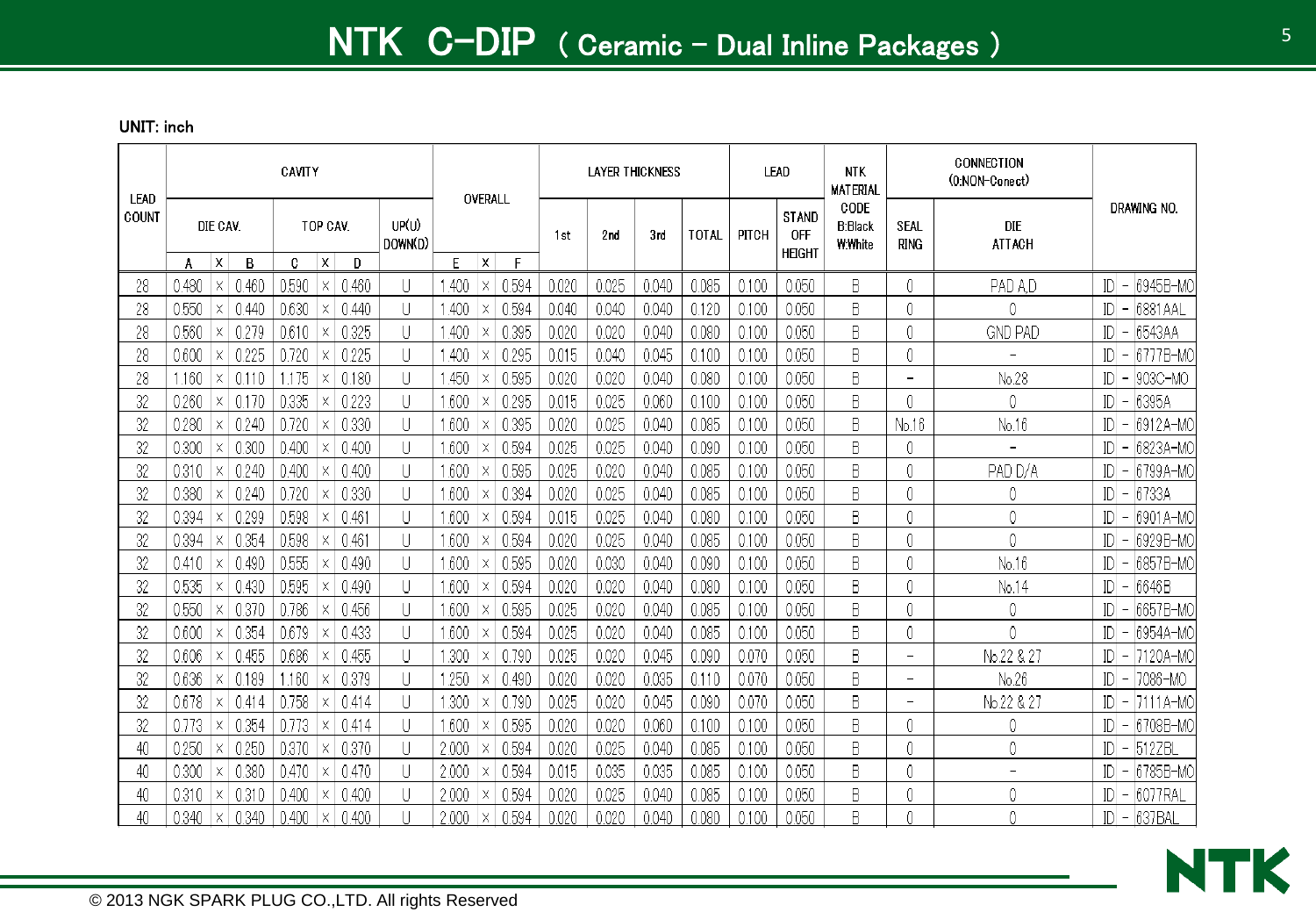| <b>LEAD</b> |       | CAVITY   |       |       |          |       |                  |       | OVERALL |       |       | <b>LAYER THICKNESS</b> |       |              |       | LEAD                                 | <b>NTK</b><br><b>MATERIAL</b>     |                          | CONNECTION<br>(0:NON-Conect) |                                            |
|-------------|-------|----------|-------|-------|----------|-------|------------------|-------|---------|-------|-------|------------------------|-------|--------------|-------|--------------------------------------|-----------------------------------|--------------------------|------------------------------|--------------------------------------------|
| COUNT       |       | DIE CAV. |       |       | TOP CAV. |       | UP(U)<br>DOWN(D) |       |         |       | 1st   | 2 <sub>nd</sub>        | 3rd   | <b>TOTAL</b> | PITCH | <b>STAND</b><br>0FF<br><b>HEIGHT</b> | CODE<br><b>B:Black</b><br>W:White | SEAL<br>ring             | DIE<br><b>ATTACH</b>         | DRAWING NO.                                |
|             | A     | Χ        | В     | C     | Χ        | Ð     |                  | E     | X       |       |       |                        |       |              |       |                                      |                                   |                          |                              |                                            |
| 40          | 0.400 | Χ        | 0.400 | 0.470 | Х        | 0.470 | U                | 2.000 | Х       | 0.594 | 0.025 | 0.025                  | 0.040 | 0.090        | 0.100 | 0.050                                | B                                 |                          | 0                            | 6807CAL<br>D<br>$-$                        |
| 40          | 0.400 | X        | 0.400 | 0.470 |          | 0.470 | U                | 2.000 |         | 0.594 | 0.020 | 0.025                  | 0.040 | 0.085        | 0.100 | 0.050                                | B                                 |                          | 0                            | D<br>- 192YBL                              |
| 40          | 0.420 |          | 0.420 | 0.480 |          | 0.480 | U                | 2.000 |         | 0.594 | 0.015 | 0.030                  | 0.040 | 0.085        | 0.100 | 0.050                                | B                                 | 0                        | 0                            | - 6871 A-MO<br>ID.                         |
| 40          | .266  |          | 0.269 | .586  |          | 0.504 | U                | 2.000 |         | 0.795 | 0.020 | 0.040                  | 0.040 | 0.130        | 0.100 | 0.050                                | B                                 | $\overline{\phantom{a}}$ | No.33                        | D <br> 7091-MO<br>$\overline{\phantom{a}}$ |
| 48          | 0.200 | Х        | 0.200 | 0.340 | X        | 0.340 | U                | 2.400 | Х       | 0.595 | 0.020 | 0.025                  | 0.040 | 0.085        | 0.100 | 0.050                                | B                                 |                          | 0                            | - 6505A-MO<br> D                           |
| 48          | 0.250 | Χ        | 0.250 | 0.350 |          | 0.350 | U                | 2.400 | Χ       | 0.595 | 0.020 | 0.025                  | 0.040 | 0.085        | 0.100 | 0.050                                | B                                 | 0                        | 0                            | $-$ 6909B-MO<br>IDI                        |
| 48          | 0.310 | X.       | 0.310 | 0.400 | Χ        | 0.400 | U                | 2.400 | Χ       | 0.594 | 0.020 | 0.025                  | 0.040 | 0.085        | 0.100 | 0.050                                | B                                 | 0                        | 0                            | – 1343QAL<br> D                            |
| 48          | 0.350 | X.       | 0.350 | 0.450 | ΙX.      | 0.450 | U                | 2.400 | Х       | 0.594 | 0.020 | 0.025                  | 0.040 | 0.085        | 0.100 | 0.050                                | B                                 |                          | 0                            | $ D  - 6109BAL$                            |
| 52          | 0.551 | X.       | 0.354 | 0.630 | X        | 0.433 | U                | .840  | Х       | 0.590 | 0.020 | 0.020                  | 0.040 | 0.080        | 0.070 | 0.050                                | B                                 | 0                        | 0                            | $ D  - 6550A$                              |
| 64          | 0.310 | Χ        | 0.310 | 0.400 | Х        | 0.400 | U                | 3.200 | Χ       | 0.894 | 0.020 | 0.025                  | 0.040 | 0.085        | 0.100 | 0.050                                | B                                 |                          | 0                            | $ D  -  372AB$                             |
| 64          | 0.417 | Χ        | 0.41  | 0.525 |          | 0.525 | U                | 2.240 | Х       | 0.738 | 0.020 | 0.025                  | 0.045 | 0.090        | 0.070 | 0.050                                | B                                 | 0                        | 0                            | $ D  - 6515Z$                              |
| 64          | 0.480 | Х        | 0.480 | 0.550 |          | 0.550 | U                | 3.200 | Χ       | 0.894 | 0.020 | 0.025                  | 0.040 | 0.085        | 0.100 | 0.050                                | B                                 |                          | 0                            | – 297J<br> D                               |
| 64          | 0.866 | X.       | 0.413 | 0.929 |          | 0.476 | U                | 2.260 | Χ       | 0.745 | 0.022 | 0.030                  | 0.043 | 0.095        | 0.070 | 0.050                                | B                                 | $\overline{\phantom{a}}$ | -                            | - 6894A-MO<br>IDI                          |
| 64          | 181   |          | 0.394 | .299  |          | 0.512 | U                | 3.200 |         | 0.894 | 0.020 | 0.025                  | 0.040 | 0.085        | 0.100 | 0.050                                | B                                 | $\overline{\phantom{a}}$ | 0                            | D <br>$- 6780A$                            |

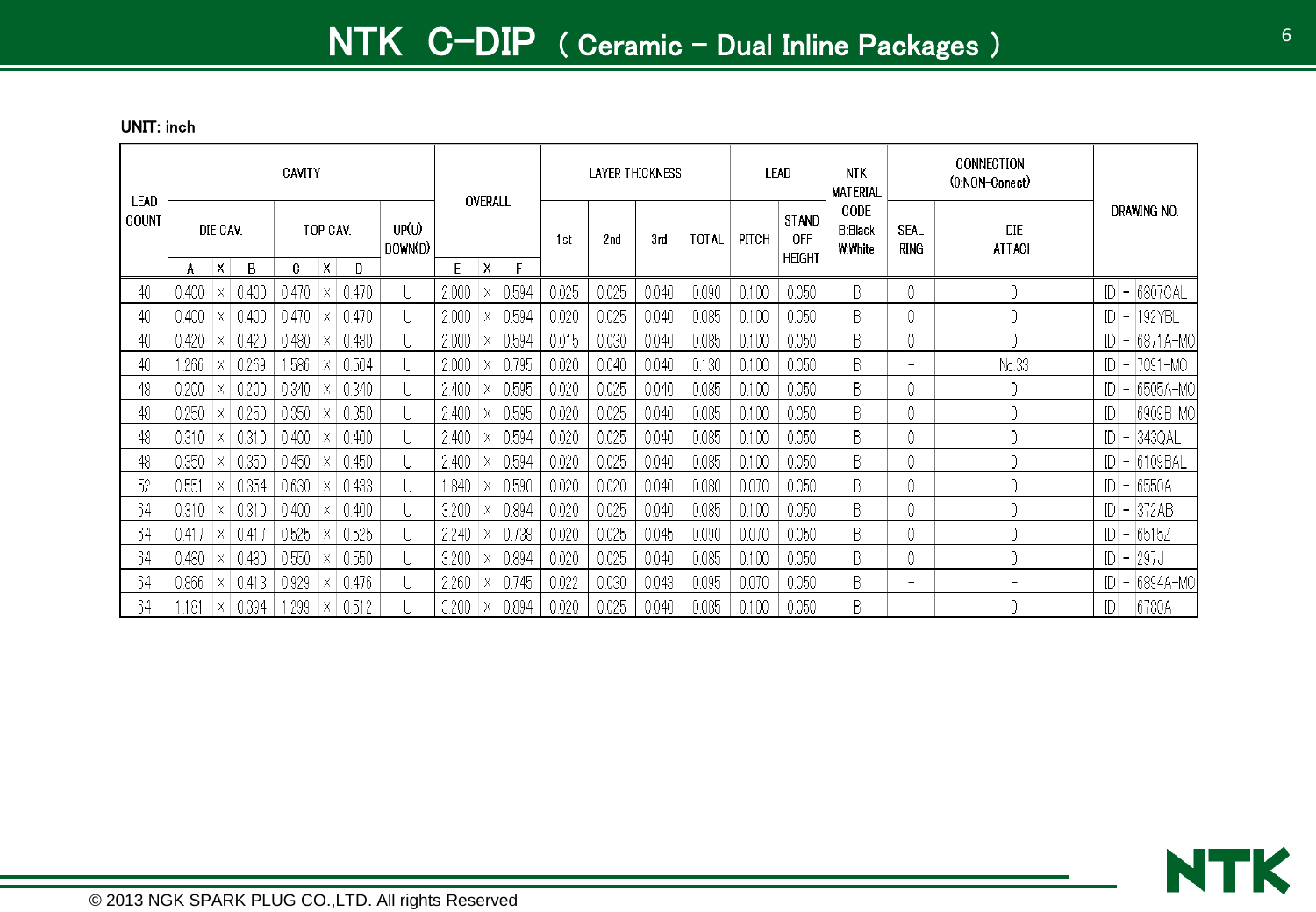## NTK C-DIP ( Ceramic – Dual Inline Packages )





| LEAD  |       |          |       | CAVITY |          |       |                  |        | OVERALL |       |       | LAYER THICKNESS |       |              |       | LEAD                                        | NTK<br><b>MATERIAL</b>            |              | CONNECTION<br>(0:NON-Conect) |                                |               |
|-------|-------|----------|-------|--------|----------|-------|------------------|--------|---------|-------|-------|-----------------|-------|--------------|-------|---------------------------------------------|-----------------------------------|--------------|------------------------------|--------------------------------|---------------|
| COUNT |       | DIE CAV. |       |        | TOP CAV. |       | UP(U)<br>DOWN(D) |        |         |       | 1st   | 2nc             | 3rd   | <b>TOTAL</b> | PITCH | <b>STAND</b><br><b>OFF</b><br><b>HEIGHT</b> | CODE<br><b>B:Black</b><br>W:White | SEAL<br>ring | DIE<br><b>ATTACH</b>         | DRAWING NO.                    |               |
|       | A     | X        | B     | C      | Χ        | Ð     |                  | F.     | Χ       |       |       |                 |       |              |       |                                             |                                   |              |                              |                                |               |
| 8     | 5.080 |          | 4.318 | .112   |          | 5.588 |                  | 9.906  | Χ       | 7.366 | 0.508 | 0.635           | .016  | 2.159        | 2.540 | 0.889                                       | B                                 |              |                              | D                              | $- 6891 - MO$ |
|       | 5.540 |          | 4.572 | 1.490  |          | 5.720 |                  | 9.652  | Х       | 7.371 | .016  | 1.016           | .730  | 3.762        | 2.540 | .016                                        | B                                 |              |                              | D                              | $-$ 6656C-MO  |
|       | 5.540 |          | 4.572 | '.869  |          | 4.572 |                  | 9.911  | Χ       | .490  | .321  | .016            |       | 2.337        | 2.540 | .001                                        | B                                 |              | <b>SEE DRAWING</b>           | D                              | –  6538F-MO   |
|       | 5.537 |          | 4.572 | 8.128  |          | 5.715 |                  | 9.906  | Χ       | .493  | 0.635 | 0.762           | 0.635 | 2.032        | 2.540 | .016                                        | B                                 |              |                              | D <br>$\overline{\phantom{a}}$ | 6074R         |
| 8     | 5.588 |          | 4.420 | 8.001  |          | 5.740 |                  | 13.208 |         | 7.366 | 0.508 | 0.635           | .016  | 2.159        | 2.540 | .001                                        | B                                 |              |                              | $ D  - 6177G$                  |               |
|       | 6.756 |          | 4.496 | 9.525  |          | 5.563 |                  | 13.208 |         | 7.366 | 0.635 | 0.635           | .016  | 2.286        | 2.540 | 0.889                                       | B                                 |              | No.1,5                       | D                              | $-$ 6911A-MO  |
|       | .747  | Χ        | 2.413 | 10.160 |          | 5.080 |                  | 13.208 | Х       | 7.315 | 0.508 | 0.508           | .016  | 2.032        | 2.540 | 0.889                                       | B                                 |              | No.1,4,5,8                   | D <br>  –  6393A               |               |
| 10    | 5.461 |          | 2.286 | 6.350  |          | 4.064 |                  | 12.700 | 'X.     | '.493 | 0.508 | 0.508           | .016  | 2.032        | 3.302 | 0.889                                       | B                                 | No.10        | No.10                        | $ D $ –                        | 7003C         |
| 14    | 5.080 | Χ        | 3.909 | 8.001  | Х        | 5.611 |                  | 18.999 | Х       | 7.501 | 0.635 | 0.762           | 0.762 | 2.159        | 2.540 | 0.889                                       | B                                 |              | 0                            | D                              | - 6764A-MOI   |
| 14    | 5.588 | Χ        | 3.810 | 8.001  |          | 5.613 |                  | 18.999 | Х       | 1.493 | 0.381 | 0.762           | 0.889 | 2.032        | 2.540 | 0.889                                       | B                                 | -            |                              | $ D  - 6144C$                  |               |
| 14    | 5.588 |          | 4.420 | 8.001  |          | 5.720 |                  | 18.999 |         | 7.501 | 0.508 | 0.635           | 0.889 | 2.032        | 2.540 | 0.889                                       | B                                 |              |                              | –  268NA<br> D                 |               |
|       | 6.198 |          | 4.420 | 8.636  |          | 5.720 |                  | 20.320 |         | 7.531 | 0.508 | 0.635           | .016  | 2.159        | 2.540 | 0.889                                       | B                                 |              | SEE DRAWING                  | $ D  -  378A $                 |               |

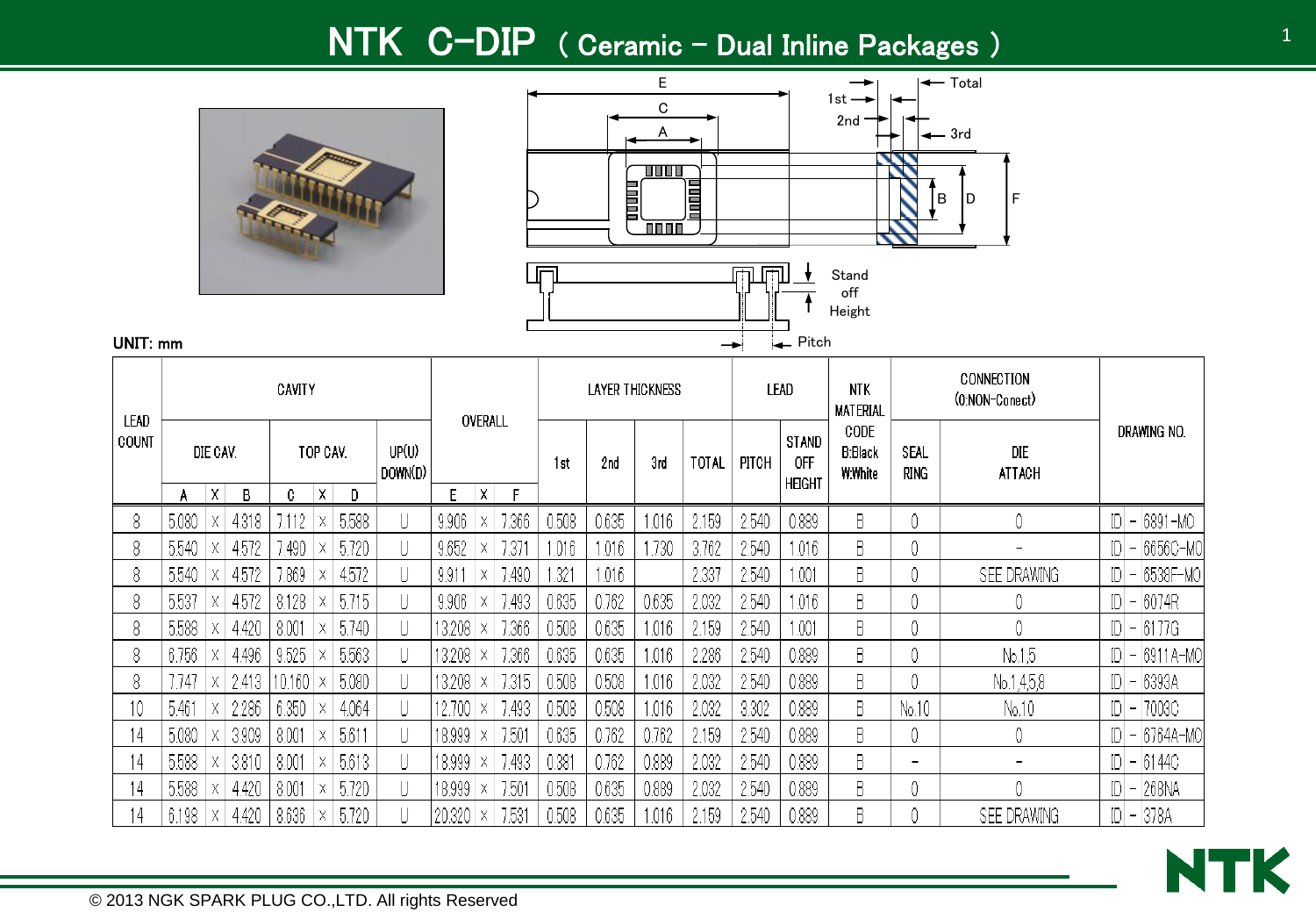| LEAD  |        |               |       | CAVITY |                          |       |                  |        | OVERALL           |       |       | <b>LAYER THICKNESS</b> |       |       | <b>LEAD</b>                          | <b>NTK</b><br><b>MATERIAL</b> |                     | CONNECTION<br>(0:NON-Conect) |              |                          |                  |
|-------|--------|---------------|-------|--------|--------------------------|-------|------------------|--------|-------------------|-------|-------|------------------------|-------|-------|--------------------------------------|-------------------------------|---------------------|------------------------------|--------------|--------------------------|------------------|
| COUNT | А      | DIE CAV.<br>Χ | B     | C.     | TOP CAV.<br>$\mathsf{X}$ | D     | UP(U)<br>DOWN(D) | F      | ΙX.<br>F          | 1st   | 2nd   | 3rd                    | TOTAL | PITCH | <b>STAND</b><br>0FF<br><b>HEIGHT</b> | CODE<br>B:Black<br>W:White    | SEAL<br><b>RING</b> | DIE<br><b>ATTACH</b>         |              |                          | DRAWING NO.      |
| 14    | 6.599  | Χ             | 4.420 | 8.128  | Χ                        | 5.611 | U                | 17.300 | 7.501<br>Χ        | 0.635 | 0.762 | 0.762                  | 2.159 | 2.540 | 0.889                                | B                             | 0                   | -                            | ID           |                          | 6559A            |
| 14    | 6.604  | Χ             | 4.420 | 8.128  | Х                        | 5.613 | U                | 17.780 | 7.493<br>Χ        | 0.508 | 0.635 | 1.016                  | 2.159 | 2.540 | 0.889                                | B                             | 0                   | 0                            | ID           | $\overline{\phantom{m}}$ | 134T             |
| 14    | 13.970 | $\times$      | 4.445 | 14.605 | X                        | 5.639 | U                | 19.558 | 7.493<br>X        | 0.635 | .016  | 0.508                  | 2.159 | 2.540 | 0.889                                | B                             | 0                   | $\qquad \qquad -$            | ID           | $\overline{\phantom{a}}$ | 6273BA           |
| 14    | 13.970 | Х             | 4.445 | 14.605 | $\times$                 | 5.639 | U                | 19.558 | 7.493<br>Χ        | 0.889 | 0.635 | 1.016                  | 2.540 | 2.540 | 0.889                                | B                             | 0                   | 0                            | $\mathbb{D}$ | $\overline{\phantom{a}}$ | 6670A-MO         |
| 14    | 13.995 |               | 3.810 | 15.037 | X                        | 5.385 | U                | 18.999 | 7.366             | 0.635 | 0.508 | 1.016                  | 2.159 | 2.540 | 0.889                                | B                             | 0                   | No.1,4,7,8,11,14             | ID           |                          | 6154D            |
| 16    | 4.569  | Х             | 3.299 | 8.641  | Х                        | 5.720 | U                | 20.320 | 7.531<br>Х        | 0.508 | 0.635 | 1.016                  | 2.159 | 2.540 | 0.889                                | B                             | 0                   | 0                            | ID           |                          | 509 ABL          |
| 16    | 4.572  |               | 3.734 | 7.620  | X                        | 5.664 | U                | 20.320 | 7.493<br>Χ        | 0.508 | 0.635 | 1.016                  | 2.159 | 2.540 | 0.889                                | B                             | 0                   | 0                            | ID           | $\overline{\phantom{a}}$ | 140-MO           |
| 16    | 5.588  | Χ             | 4.19  | 8.641  | X                        | 5.740 | U                | 20.320 | 7.501<br>Χ        | 0.508 | 0.508 | 1.016                  | 2.032 | 2.540 | 0.889                                | B                             | 0                   | 0                            |              | $\overline{\phantom{0}}$ | 6139AAL          |
| 16    | 6.101  | Χ             | 4.110 | 8.509  |                          | 5.819 | U                | 20.320 | 7.501<br>ΙX       | 0.508 | 0.635 | 1.016                  | 2.159 | 2.540 | 0.889                                | B                             | 0                   | $\qquad \qquad -$            | D            | $\overline{\phantom{a}}$ | 6763ABI          |
| 16    | 6.198  | Х             | 4.420 | 8.636  | X                        | 5.715 | U                | 20.320 | 7.569<br>$\times$ | 0.508 | 0.508 | 1.016                  | 2.032 | 2.540 | 0.889                                | B                             | 0                   | 0                            | ID           | $\overline{\phantom{a}}$ | 6319EAL          |
| 16    | 6.731  | $\times$      | 4.420 | 8.509  | Χ                        | 5.715 | U                | 20.320 | 7.493<br>ΙX       | 0.635 | 0.508 | 1.016                  | 2.159 | 2.540 | 0.889                                | B                             | 0                   | No.                          | IDI          | $\overline{\phantom{a}}$ | 572BAL           |
| 16    | 8.128  | X             | 4.420 | 9.525  | X                        | 5.588 | U                | 20.320 | 7.493<br>$\times$ | 0.508 | 0.635 | 1.016                  | 2.159 | 2.540 | 0.889                                | B                             | 0                   | 0                            | IDI          | $\overline{\phantom{m}}$ | 201-MO           |
| 16    | 8.382  |               | 4.953 | 9.525  | X                        | 5.969 | U                | 20.320 | 7.493<br>Χ        | 0.635 | 0.508 | 1.016                  | 2.159 | 2.540 | 1.092                                | B                             | 0                   | 0                            | ID           |                          | 6732A            |
| 16    | 8.890  | $\times$      | 4.572 | 10.287 | X                        | 5.588 | U                | 20.320 | 7.493<br>X        | 0.635 | 0.508 | 1.016                  | 2.159 | 2.540 | 0.889                                | B                             | 0                   | 0                            | ID           |                          | 390GAL           |
| 16    | 10.160 | X             | 4.445 | 11.684 | Х                        | 5.715 | U                | 20.320 | 7.493<br>$\times$ | 0.508 | 0.635 | 1.016                  | 2.159 | 2.540 | 0.889                                | B                             | 0                   | 0                            | ID           |                          | 6878AAL          |
| 16    | 10.160 | $\times$      | 5.613 | 12.954 | X                        | 5.613 | U                | 20.320 | 7.493<br>X        | 0.508 | 0.635 | 1.016                  | 2.159 | 2.540 | 0.889                                | B                             | 0                   | 0                            | ID           |                          | 494CAL           |
| 16    | 12.192 |               | 5.588 | 12.189 | Χ                        | 5.588 | U                | 20.320 | 7.493<br>Χ        | 1.270 | 0.582 |                        | 1.852 | 2.540 | 0.889                                | B                             | 0                   | No.10-15, A PAD<br>$No.2-7$  | ID           | $\overline{\phantom{a}}$ | 497CBL           |
| 16    | 12.192 |               | 5.588 | 14.732 | X                        | 5.588 | U                | 20.320 | 7.493<br>Χ        | 1.143 | 0.508 | 1.016                  | 2.667 | 2.540 | 0.889                                | B                             | 0                   | "G"PAD                       | ID           | $\overline{\phantom{m}}$ | 6157-MO          |
| 18    | 5.329  | Χ             | 3.302 | 8.001  | $\times$                 | 5.720 | U                | 22.860 | 7.501<br>Χ        | 0.508 | 0.381 | .143                   | 2.032 | 2.540 | 0.889                                | B                             | 0                   | 0                            | ID           | $\overline{\phantom{a}}$ | 510AB            |
| 18    | 5.588  |               | 4.420 | 8.001  | X                        | 5.740 | U                | 22.860 | 7.493             | 0.508 | 0.635 | 1.016                  | 2.159 | 2.540 | 0.889                                | B                             | 0                   | 0                            | ID           |                          | 245GC            |
| 18    | 5.969  | Χ             | 4.420 | 8.509  | Х                        | 5.720 | U                | 22.860 | 7.501<br>Х        | 0.508 | 0.635 | .016                   | 2.159 | 2.540 | 0.889                                | B                             | 0                   | 0                            | ID           | $\overline{\phantom{0}}$ | 402B             |
| 18    | 7.214  | X             | 4.166 | 10.490 | X                        | 5.994 | U                | 22.860 | 7.493<br>Χ        | 0.635 | 0.508 | 1.016                  | 2.159 | 2.540 | 0.889                                | B                             | 0                   | 0                            | $\mathbb{D}$ | $\overline{\phantom{a}}$ | 6809A-MO         |
| 18    | 8.128  | Χ             | 4.445 | 9.652  | X                        | 5.715 | U                | 22.860 | 7.493<br>Χ        | 0.889 | 0.889 | 0.762                  | 2.540 | 2.540 | 0.889                                | B                             | 0                   | 0                            | ID           | $\overline{\phantom{m}}$ | 6307D            |
| 20    | 5.715  | Χ             | 4.267 | 8.001  | Χ                        | 5.512 |                  | 25.400 | 7.518<br>ΙX       | 0.508 | 0.635 | 1.016                  | 2.159 | 2.540 | 0.889                                | B                             |                     | 0                            |              |                          | $ D  - 251 - MO$ |

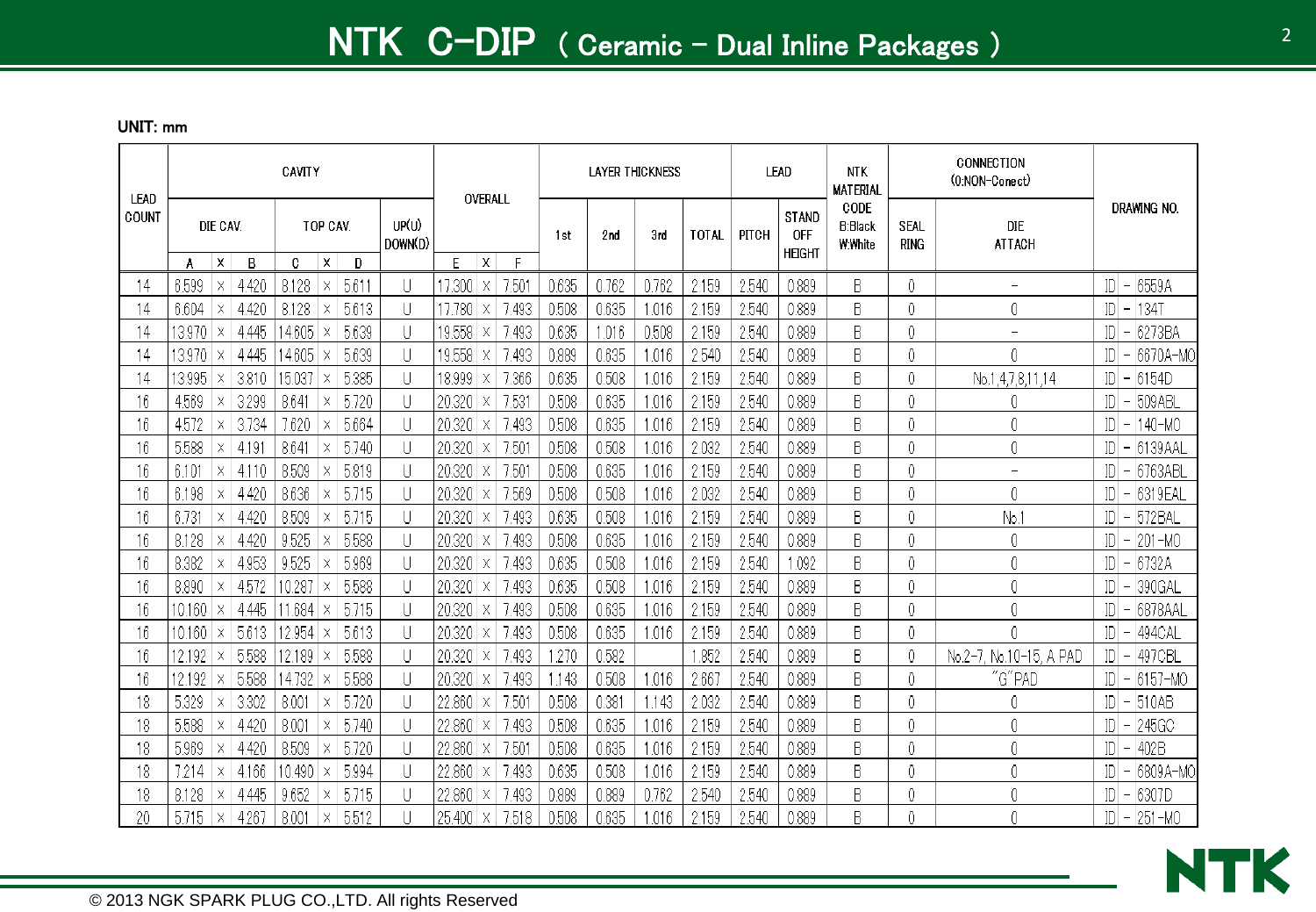| LEAD     |                        |              |                | CAVITY     |          |                        |                  | OVERALL                          |            |       | <b>LAYER THICKNESS</b> |                 |       |       | LEAD                                 | <b>NTK</b><br><b>MATERIAL</b>     |                          | CONNECTION<br>(0:NON-Conect) |                                                                     |
|----------|------------------------|--------------|----------------|------------|----------|------------------------|------------------|----------------------------------|------------|-------|------------------------|-----------------|-------|-------|--------------------------------------|-----------------------------------|--------------------------|------------------------------|---------------------------------------------------------------------|
| COUNT    |                        | DIE CAV.     |                |            | TOP CAV. |                        | UP(U)<br>DOWN(D) |                                  |            | 1st   | 2nd                    | 3 <sub>rd</sub> | TOTAL | PITCH | <b>STAND</b><br>0FF<br><b>HEIGHT</b> | CODE<br><b>B:Black</b><br>W:White | SEAL<br><b>RING</b>      | <b>DIE</b><br><b>ATTACH</b>  | DRAWING NO.                                                         |
|          | A<br>6.350             | X<br>X       | B              | C<br>8.382 | X<br>X   | D<br>5.588             | U                | E<br>$\mathsf{x}$<br>25.400<br>X | F<br>7.493 | 0.381 | 0.762                  | 0.889           | 2.032 | 2.540 | 0.889                                | B                                 | 0                        | 0                            | 6755A<br>$\mathbb{D}$                                               |
| 20<br>20 | 6.604                  | Χ            | 4.013<br>4.445 | 8.509      | X        | 5.791                  | U                | 25.400<br>Χ                      | 7.493      | 0.635 | 0.508                  | 1.016           | 2.159 | 2.540 | 0.889                                | B                                 | 0                        | 0                            | $\overline{\phantom{a}}$<br>6268B<br>ID<br>$\overline{\phantom{a}}$ |
| 20       | 7.366                  | $\times$     | 5.715          | 9.906      |          | 5.715                  | U                | 25.400                           | 7.493      | 0.508 | 0.508                  | 1.270           | 2.286 | 2.540 | 0.889                                | B                                 | 0                        | 0                            | 6808A-MO<br>ID                                                      |
| 20       | 8.890                  | Χ            | 6.350          | 18.288     | Χ        | 8.001                  | U                | 25.400<br>Χ                      | 10.008     | 0.508 | 0.635                  | 1.016           | 2.159 | 2.540 | 0.889                                | B                                 | 0                        | 0                            | ID<br>6752A                                                         |
| 20       | 9.020                  |              | 5.509          | .300       |          | 5.720                  | U                | 25.400                           | 7.501      | 0.508 | 0.635                  | 1.016           | 2.159 | 2.540 | 0.889                                | B                                 | 0                        | 0                            | 6007B<br>ID<br>$\overline{\phantom{m}}$                             |
| 20       | 10.160                 | $\times$     | 5,230          | 12.570     |          | 5.230                  | U                | 25.400<br>Χ                      | 7.501      | 0.508 | 0.508                  | 1.016           | 2.032 | 2.540 | 0.889                                | B                                 | 0                        | <b>GND PAD</b>               | 6521A<br>ID<br>$\overline{\phantom{a}}$                             |
| 20       | 10.820                 |              | 4.572          | 12.499     |          | 5.740                  | U                | 25.400<br>$\times$               | 7.501      | 0.508 | 0.635                  | 1.016           | 2.159 | 2.540 | 0.889                                | B                                 | 0                        | <b>GND PAD</b>               | ID<br>6089C-MC<br>$\overline{\phantom{m}}$                          |
| 20       | .938                   | X            | 5.715          | 14.478     | X        | 5.715                  | U                | 25.400<br>X                      | 7.874      | .270  | 0.508                  | 0.508           | 2.286 | 2.540 | 0.889                                | B                                 | 0                        | 0                            | ID<br>6902A                                                         |
| 20       | 24.003                 |              | 3.607          | 24.003     |          | 5.994                  | U                | 29.007<br>$\times$               | 10.160     | 1.016 | 0.635                  | 1.016           | 2.667 | 2.540 | 0.889                                | B                                 | $\overline{\phantom{a}}$ | GND                          | $\mathbb{D}$<br>7082-MO<br>$\overline{\phantom{a}}$                 |
| 20       | 33.020                 | $\times$     | 4.064          | 33.020     |          | 6.604                  | U                | 38.100<br>Χ                      | 10.008     | 0.508 | 0.508                  | 1.016           | 2.032 | 2.540 | 0.889                                | B                                 | $\overline{\phantom{0}}$ | No.11                        | 6750A-MO<br>ID                                                      |
| 20       | 33.020                 | $\times$     | 4.064          | 33.020     |          | 6.604                  | U                | 38.100<br>Χ                      | 10.008     | 0.508 | 0.508                  | 1.016           | 2.032 | 2.540 | 0.889                                | B                                 | $\overline{\phantom{0}}$ | No.11                        | ID<br>6751A-MO<br>$\overline{\phantom{a}}$                          |
| 22       | 16.002                 | $\mathsf{X}$ | 3.099          | .996       |          | 8.103                  | U                | 31.801<br>$\mathsf{X}$           | 10.008     | 0.762 | 0.762                  | 1.016           | 3.048 | 2.540 | 0.965                                | B                                 | $\overline{\phantom{m}}$ | No.1.12                      | $\mathbb{D}$<br>6906A-MO<br>$\overline{\phantom{m}}$                |
|          | 29.464                 | $\times$     | 5.080          | .496<br>31 | Χ        | 7.112                  | U                | 40.640<br>Χ                      | 10.008     | 0.508 | 0.508                  | 1.016           | 2.032 | 2.540 | 0.889                                | B                                 | $-$                      | No.6                         | $-17126 - MO$<br>$\mathbb{D}$                                       |
| 24       | 6.350                  | $\times$     | 4.445          | .176       |          | 5.766                  | U                | 30.480<br>X                      | 7.493      | 1.016 | 0.508                  | 0.635           | 2.159 | 2.540 | 1.270                                | B                                 | 0                        | 0                            | 470K<br>ID<br>$\overline{\phantom{m}}$                              |
| 24       | 6.350                  | Χ            | 6.350          | 10.160     | Х        | 10.160                 | U                | 30.480<br>Χ                      | 15.088     | 1.016 | 0.635                  | 0.508           | 2.159 | 2.540 | .270                                 | B                                 | $-$                      | 0                            | 137UAL<br>ID                                                        |
| 24       | 6.604                  | X            | 4.242          | 8.890      |          | 5.766                  | U                | 30.480                           | 7.493      | 0.635 | 0.508                  | 1.016           | 2.159 | 2.540 | .270                                 | B                                 | GND                      | GND                          | 6332A-MO<br>ID<br>$\overline{\phantom{m}}$                          |
| 24       | 6.833                  | X            | 5.588          | 12.700     |          | 5.588                  | U                | 30.480<br>X                      | 7.493      | 0.508 | 0.508                  | 1.143           | 2.159 | 2.540 | .270                                 | B                                 |                          | "DB"PAD                      | 6773A-MO                                                            |
| 24       | 6.858                  |              | 6.858          | 10.160     | $\times$ | 10.160                 | U                | 30.480<br>$\times$               | 15.494     | 0.635 | 0.635                  | 1.016           | 2.286 | 2.540 | .270                                 | B                                 | 0                        | 0                            | ID<br>6853B<br>$\overline{\phantom{a}}$                             |
| 24       | 7.493                  | $\times$     | 4.826          | 9.271      | X        | 5.842                  | U                | 30.480<br>X                      | 7.493      | 0.508 | 0.635                  | 1.016           | 2.159 | 2.540 | .270                                 | B                                 | $\theta$                 | ''A''PAD                     | 6618-MO<br>ID                                                       |
| 24       | 7.874                  | X            | 7.874          | 10.160     | Χ        | 10.160                 | U                | 30.480<br>Χ                      | 15.088     | 0.508 | 0.635                  | 1.016           | 2.159 | 2.540 | .270                                 | B                                 | 0                        | 0                            | 167PAL<br>ID<br>$\overline{\phantom{m}}$                            |
| 24       | 8.001                  | Χ            | $8.00^{\circ}$ | 10.033     | X        | 10.033                 | U                | 30.480<br>Χ                      | 15.088     | 0.381 | 0.635                  | 1.016           | 2.032 | 2.540 | .270                                 | B                                 | 0                        | 0                            | ID<br>123QAL                                                        |
| 24       | 8.128                  | Χ            | 4.420          | 9.530      |          | 5.588                  | U                | 22.860<br>Χ                      | 7.501      | 0.508 | 0.508                  | 1.016           | 2.032 | .778  | .270                                 | B                                 | 0                        | 0                            | 6214C<br>ID<br>$\overline{\phantom{m}}$                             |
| 24       | 9.652                  | $\times$     | 9.652          | .684       | X        | 11.684                 | U                | 30.480<br>X                      | 15.088     | 0.635 | -219                   | 1.016           | 2.870 | 2.540 | .270                                 | B                                 | 0                        | 0                            | 6099AAL<br>ID                                                       |
| 24       | $10.160 \times 10.160$ |              |                |            |          | $11.684 \times 11.684$ | $\mathbf{H}$     | $30.480 \times$                  | 15.088     | 0.508 | 0.635                  | 1 016.          | 2.159 | 2.540 | -270                                 | B.                                |                          | Λ                            | IDI - 1690AAI                                                       |

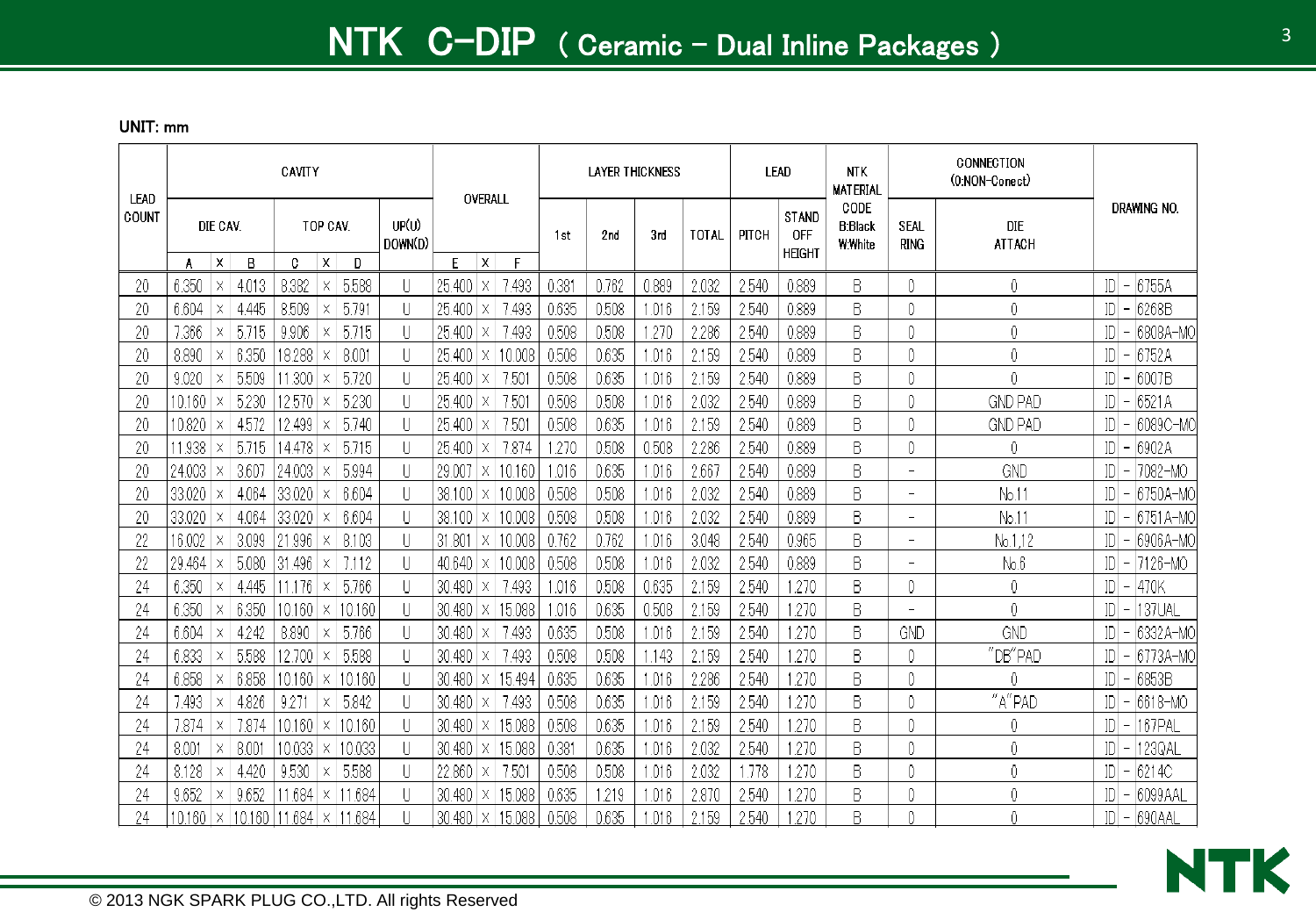| LEAD  |               |               |            | CAVITY          |               |             |                  | OVERALL                            |        |       | <b>LAYER THICKNESS</b> |       |              |       | LEAD                                        | <b>NTK</b><br><b>MATERIAL</b>      |                            | CONNECTION<br>(0:NON-Conect) |                                          |
|-------|---------------|---------------|------------|-----------------|---------------|-------------|------------------|------------------------------------|--------|-------|------------------------|-------|--------------|-------|---------------------------------------------|------------------------------------|----------------------------|------------------------------|------------------------------------------|
| COUNT |               | DIE CAV.      |            |                 | TOP CAV.<br>X |             | UP(U)<br>DOWN(D) | E                                  | F      | 1st   | 2nd                    | 3rd   | <b>TOTAL</b> | PITCH | <b>STAND</b><br><b>OFF</b><br><b>HEIGHT</b> | CODE<br><b>B:Black</b><br>W: White | <b>SEAL</b><br><b>RING</b> | <b>DIE</b><br><b>ATTACH</b>  | Drawing No.                              |
| 24    | А<br>11.999   | Χ<br>$\times$ | B<br>8.999 | C<br>14.000     | $\times$      | D<br>10.998 | U                | $\mathsf{x}$<br>30.480<br>$\times$ | 15.100 | 0.508 | 0.508                  | .016  | 2.032        | 2.540 | .270                                        | B                                  | 0                          | No.12                        | $ D  - 563$ CA-MO                        |
| 24    | 12.598        | Х             | 3.988      | 13.792          | Х             | 5.283       | U                | 42.393<br>Х                        | 7.493  | 0.508 | 0.762                  | 0.889 | 2.159        | 2.540 | .270                                        | B                                  | $\overline{\phantom{0}}$   | No.19                        | $ D  -  7107 - MQ $                      |
| 24    | 14.224        | $\times$      | 11.684     | 14.224          | Χ             | 14.224      | U                | 30.480<br>X                        | 20.193 | 1.016 | 0.889                  | 0.889 | 2.794        | 2.540 | 270                                         | B                                  | $\overline{\phantom{0}}$   | 0                            | $ D  -  7106 - MO$                       |
| 24    | 15.240        | X             | 5.715      | 18.288          | Χ             | 5.715       | U                | 30.480<br>Х                        | 7.493  | 0.381 | 0.635                  | .524  | 2.540        | 2.540 | 270                                         | B                                  | 0                          | $\overline{0}$               | $ D $ –<br>6087B                         |
| 24    | 17.531        |               | 12.040     | 20.071          |               | 12.040      | U                | 34.188<br>Χ                        | 20.190 | 0.762 | 0.909                  | .369  | 3.040        | 2.540 | 270                                         | B                                  | $\overline{\phantom{a}}$   | No.11, 14                    | ID - 7099B-MO                            |
| 24    | 18.110        | $\times$      | 13.030     | 20.569          | Χ             | 15.489      | U                | 34.544<br>Χ                        | 20.190 | 0.762 | 0.889                  | .400  | 3.051        | 2.540 | .778                                        | B                                  | $\overline{\phantom{0}}$   | No.12, 13, 14                | $ D  -  7117A-MO $                       |
| 24    | 20.803        |               | 3.988      | 22.098          |               | 5.283       | U                | 42.393<br>X                        | 7.493  | 0.508 | 0.762                  | 0.889 | 2.159        | 2.540 | 270                                         | B                                  | $\overline{\phantom{a}}$   | No.19                        | IDI - 17108-MO                           |
| 24    | 24.801        | $\times$      | 4.001      | 27.810          | $\times$      | 9.911       | U                | 30.480<br>$\times$                 | 15.100 | 0.508 | 0.508                  | 0.508 | 1.524        | 2.540 | 1.270                                       | B                                  | $\overline{\phantom{0}}$   | No.12, 13                    | IDI - 17060AAL                           |
| 24    | 24.892        |               | 2.286      | 24.892          |               | 5.588       | U                | 30.480<br>Χ                        | 15.088 | 0.508 | 0.508                  | .016  | 2.032        | 2.540 | 1.270                                       | B                                  | $\overline{\phantom{0}}$   | No.24                        | $ D  -  902 - MO$                        |
| 24    | 37.211        | $\times$      | 3.988      | 38.506          |               | 5.283       | U                | 42.393<br>X                        | 7.493  | 0.508 | 0.762                  | 0.889 | 2.159        | 2.540 | 1.270                                       | B                                  | $\overline{\phantom{0}}$   | No.19                        | $ D  -  7109 - M0$                       |
| 28    | 5.588         | Χ             | 5.588      | 9.398           | Х             | 9.398       | U                | 35.560<br>Χ                        | 15.088 | 0.508 | 0.508                  | .016  | 2.032        | 2.540 | 1.270                                       | B                                  | 0                          | 0                            | 620-MO<br>$ D $ –                        |
| 28    | 5.664         | $\times$      | 4.445      | 7.620           |               | 5.715       | U                | 35.560                             | 7.493  | 0.508 | 0.508                  | .016  | 2.032        | 2.540 | 270                                         | B                                  | 0                          | 0                            | 6771A<br>$ D $ –                         |
| 28    | 6.096         | Χ             | 4.445      | 9.144           | Х             | 5.842       | U                | 35.560<br>Χ                        | 7.493  | 0.508 | 0.508                  | .016  | 2.032        | 2.540 | 1.270                                       | B                                  | 0                          | 0                            | 6244D<br>$ D $ –                         |
| 28    | 6.350         | $\times$      | 6.350      | 9.398           | Χ             | 9.398       | U                | 35.560<br>$\times$                 | 15.088 | 0.508 | 0.508                  | .016  | 2.032        | 2.540 | 270                                         | B                                  | 0                          | 0                            | $ D  - 247EAL$                           |
| 28    | 6.604         | Χ             | 4.242      | 8.890           | Х             | 5.766       | U                | 35.560<br>X                        | 7.493  | 0.508 | 0.508                  | .016  | 2.032        | 2.540 | 270                                         | B                                  | 0                          | 0                            | 6754A<br>$ D $ –                         |
| 28    | 7.366         | $\times$      | 5.588      | 2.700           |               | 5.588       | U                | 35.560<br>X                        | 7.493  | 0.508 | 0.508                  | 143   | 2.159        | 2.540 | .270                                        | B                                  | 0                          | 0                            | 6770A<br>$\mathbb{D}$ –                  |
| 28    | 7.620         | X             | 7.620      | 10.160          | Χ             | 10.160      | U                | 35.560<br>Χ                        | 15.100 | 0.508 | 0.635                  | .016  | 2.159        | 2.540 | 270                                         | B                                  | 0                          | 0                            | 6883V<br> D <br>$\overline{\phantom{a}}$ |
| 28    | 7.869         | Χ             | 7.869      | 10.160          | Х             | 10.160      | U                | 35.560<br>Х                        | 15.100 | 0.508 | 0.635                  | 0.889 | 2.032        | 2.540 | .270                                        | B                                  | 0                          | $\mathbf 0$                  | 301 XBL<br>$ D $ –                       |
| 28    | 8.001         | X             | 8.00       | 10.033          | Χ             | 10.033      | U                | 35.560<br>Х                        | 15.088 | 0.508 | 0.635                  | .016  | 2.159        | 2.540 | 1.270                                       | B                                  | 0                          | $\overline{0}$               | 111MAL<br>$\overline{\phantom{a}}$       |
| 28    | 10.160        |               | 9.398      | 12.451          | Х             | 11.430      | U                | 35.560<br>Х                        | 15.100 | 0.508 | 0.635                  | .016  | 2.159        | 2.540 | 1.270                                       | B                                  | 0                          | No.28                        | $ D  -  442CB-MO$                        |
| 28    | 10.414        |               | 8.128      | 12.192          | $\times$      | 9.906       | U                | 35.560<br>Х                        | 15.088 | 0.508 | 0.635                  | .016  | 2.159        | 2.540 | 1.270                                       | B                                  | 0                          | 0                            | 462L-MO<br>$\overline{\phantom{a}}$      |
| 28    | 10.414        |               | 9.906      | 12.446          | Χ             | 9.906       | U                | 35.560<br>Х                        | 15.088 | 0.508 | 0.635                  | .016  | 2.159        | 2.540 | 270                                         | B                                  | 0                          | PAD A.D                      | 6716AAL<br>$ D $ –                       |
| 28    | 76            | Χ             | 5.588      | 14.224          | Χ             | 5.842       | U                | 35.560<br>Χ                        | 7.493  | 0.457 | 0.762                  | 0.940 | 2.159        | 2.540 | .270                                        | B                                  | 0                          |                              | 6787B-MO<br>$\overline{\phantom{0}}$     |
| 28    | $.600 \times$ |               | 9.700      | $15.199 \times$ |               | 11.699      | $\mathbf{  }$    | 35.560<br>X                        | 15.088 | 0.508 | 0.635                  | .016  | 2.159        | 2.540 | .270                                        | B                                  | 0                          | 0                            | $ D  -  405G-MO $                        |

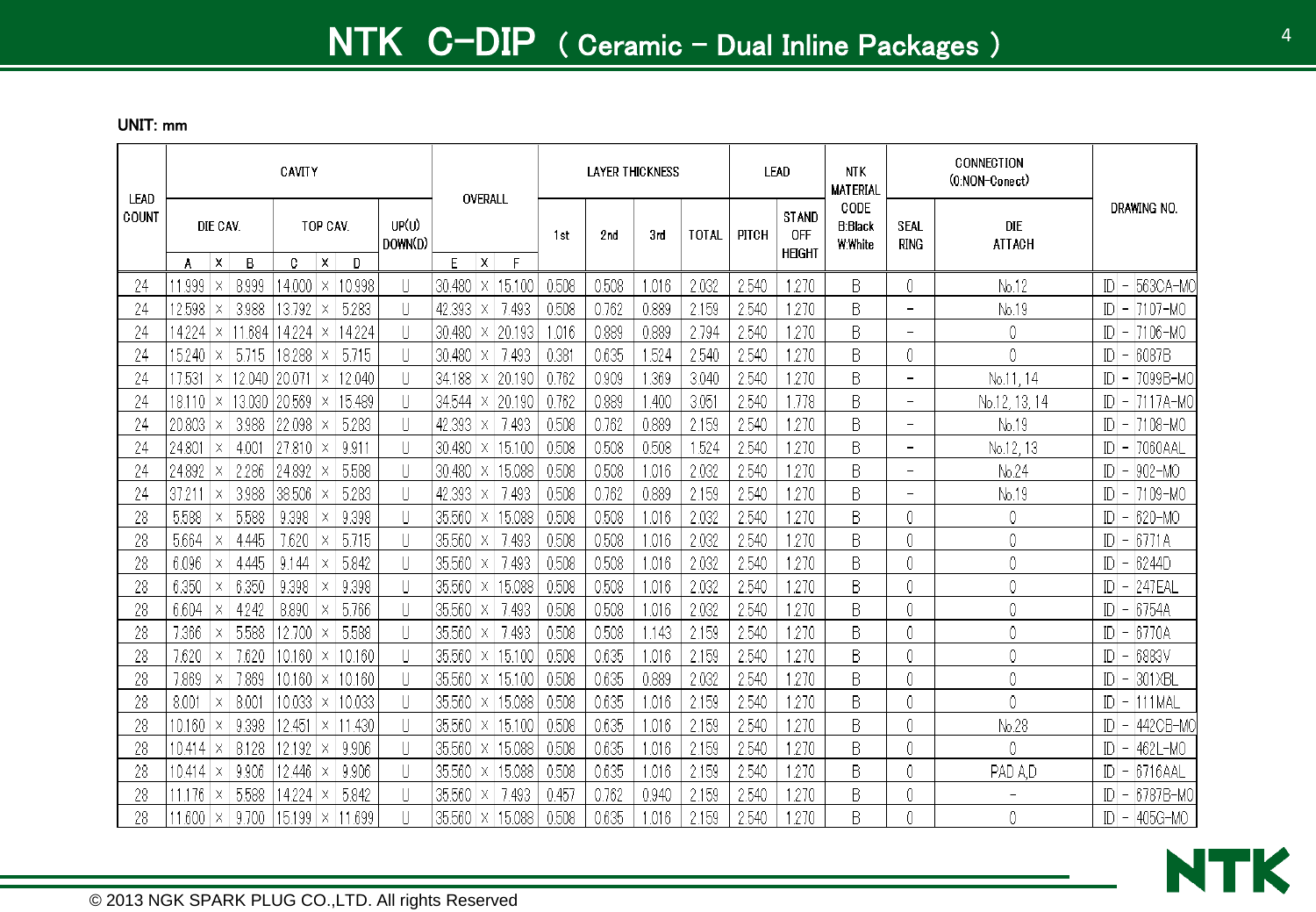| LEAD  |                 |               |                  | CAVITY          |               |                         |                  |                 | OVERALL                         |       | <b>LAYER THICKNESS</b> |                 |              |       | <b>LEAD</b>                   | <b>NTK</b><br><b>MATERIAL</b>      |                          | CONNECTION<br>(0:NON-Conect) |              |                                      |
|-------|-----------------|---------------|------------------|-----------------|---------------|-------------------------|------------------|-----------------|---------------------------------|-------|------------------------|-----------------|--------------|-------|-------------------------------|------------------------------------|--------------------------|------------------------------|--------------|--------------------------------------|
| COUNT | A               | DIE CAV.<br>Χ | B                | C               | TOP CAV.<br>X | D                       | UP(U)<br>DOWN(D) | E               | $\boldsymbol{\mathsf{x}}$<br>E  | 1st   | 2nd                    | 3 <sub>rd</sub> | <b>TOTAL</b> | PITCH | STAND<br>OFF<br><b>HEIGHT</b> | CODE<br><b>B:Black</b><br>W: White | SEAL<br><b>RING</b>      | <b>DIE</b><br><b>ATTACH</b>  |              | Drawing No.                          |
| 28    | 12.192          |               | $\vert$ × 11.684 | 14.986          | ΙX.           | 11.684                  | U                | 35.560          | 15.088<br>X.                    | 0.508 | 0.635                  | 1.016           | 2.159        | 2.540 | 1.270                         | B                                  | 0                        | PAD A,D                      |              | 6945B-MO<br>$ D $ –                  |
| 28    | 13.970          | Х             | -176             | 16.002          | Х             | 11.176                  | U                | 35.560          | 15.088<br>Χ                     | 1.016 | .016                   | 1.016           | 3.048        | 2.540 | 1.270                         | B                                  | 0                        | 0                            | ID.          | 6881AAL<br>$\overline{\phantom{a}}$  |
| 28    | 14.219          | ΙX            | 7.079            | 15.489          | Χ             | 8.260                   | U                | 35.560          | 10.030<br>X                     | 0.508 | 0.508                  | 1.016           | 2.032        | 2.540 | 1.270                         | B                                  | 0                        | <b>GND PAD</b>               | ID.          | 6543AA<br>$\overline{\phantom{a}}$   |
| 28    | 15.240          | ΙX            | 5.715            | 18.288          | Χ             | 5.715                   | U                | 35.560          | 7.493<br>X                      | 0.381 | 1.016                  | 1.143           | 2.540        | 2.540 | 1.270                         | B                                  | 0                        | $\overline{\phantom{0}}$     |              | 6777B-MO                             |
| 28    | 29.459          |               | 2.789            | 29.850          |               | 4.572                   | U                | 36.830          | 15.100<br>Х                     | 0.508 | 0.508                  | .016            | 2.032        | 2.540 | 270                           | B                                  | $-$                      | No.28                        | ID           | 903C-MO<br>$\overline{\phantom{m}}$  |
| 32    | 6.599           | Χ             | 4.318            | 8.509           | Χ             | 5.659                   | U                | 40.640          | 7.501<br>Х                      | 0.381 | 0.635                  | .524            | 2.540        | 2.540 | 1.270                         | B                                  | 0                        | 0                            | ID           | 6395A<br>$\overline{\phantom{m}}$    |
| 32    | 7.112           |               | 6.096            | 18.288          |               | 8.382                   | U                | $40.640 \times$ | 10.033                          | 0.508 | 0.635                  | 1.016           | 2.159        | 2.540 | 1.270                         | B                                  | No.16                    | No.16                        |              | 6912A-MO<br>$\overline{\phantom{m}}$ |
| 32    | 7.620           | $\times$      | 7.620            | 10.160          | $\times$      | 10.160                  | U                | $40.640 \times$ | 15.088                          | 0.635 | 0.635                  | 1.016           | 2.286        | 2.540 | 1.270                         | B                                  | 0                        | $\overline{a}$               | $\mathbb{D}$ | 6823A-MO<br>$\overline{\phantom{a}}$ |
| 32    | 7.874           | $\times$      | 6.096            | 10.160          | $\times$      | 10.160                  | U                | $40.640 \times$ | 15.113                          | 0.635 | 0.508                  | 1.016           | 2.159        | 2.540 | 1.270                         | B                                  | 0                        | PAD D/A                      | ID.          | 6799A-MO<br>$\overline{\phantom{a}}$ |
| 32    | 9.652           | $\times$      | 6.096            | 18.288          | Χ             | 8.382                   | U                | $40.640 \times$ | 10.008                          | 0.508 | 0.635                  | 1.016           | 2.159        | 2.540 | 1.270                         | B                                  | 0                        | 0                            | D            | 6733A<br>$\overline{a}$              |
| 32    | 10.008          | X             | 7.595            | 15.189          | ΙX            | 11.709                  | U                | $40.640 \times$ | 15.088                          | 0.381 | 0.635                  | 1.016           | 2.032        | 2.540 | 1.270                         | B                                  | 0                        | 0                            |              | 6901A-MO<br>$ D $ –                  |
| 32    | 10.008          | $\times$      | 8.992            | 15.189          | $\times$      | 11.709                  | U                | 40.640          | 15.088<br>$\times$              | 0.508 | 0.635                  | 1.016           | 2.159        | 2.540 | 1.270                         | B                                  | 0                        | 0                            | $\mathbb{D}$ | 6929B-MO<br>$\overline{ }$           |
| 32    | $10.414 \times$ |               | 12.446           | 14.097          | ΙX            | 12.446                  | U                | 40.640          | 15.113<br>Х                     | 0.508 | 0.762                  | 1.016           | 2.286        | 2.540 | 1.270                         | B                                  | 0                        | No.16                        | ID.          | 6857B-MO<br>$\qquad \qquad -$        |
| 32    | 13.589          | ΙX            | 10.922           | 15.113          | ΙX.           | 12.446                  | U                | 40.640          | 15.088<br>X                     | 0.508 | 0.508                  | 1.016           | 2.032        | 2.540 | 1.270                         | B                                  | 0                        | No.14                        |              | 6646B<br>$ D $ –                     |
| 32    | 13.970   ×      |               | 9.398            | 19.964          | ΙX.           | 11.582                  | U                | $40.640 \times$ | 15.113                          | 0.635 | 0.508                  | 1.016           | 2.159        | 2.540 | 1.270                         | B                                  | 0                        | 0                            | ID.          | 6657B-MO<br>$\overline{a}$           |
| 32    | 15.240          | $\times$      | 8.992            | 7.247           |               | $\vert$ $\times$ 10.991 | U                | $40.640 \times$ | 15.088                          | 0.635 | 0.508                  | 1.016           | 2.159        | 2.540 | 1.270                         | B                                  | 0                        | 0                            | ID.          | 6954A-MO<br>$-$                      |
| 32    | 15.392          | $\times$      | 11.557           | 17.424          | ΙX.           | 11.557                  | U                | 33.020          | 20.066<br>$\boldsymbol{\times}$ | 0.635 | 0.508                  | .143            | 2.286        | 1.778 | 1.270                         | B                                  | $\overline{\phantom{0}}$ | No.22 & 27                   | ID.          | $-1120A-MO$                          |
| 32    | $16.154 \times$ |               | 4.801            | 29.464          | Х             | 9.627                   | U                | 31.750          | 12.446<br>  X                   | 0.508 | 0.508                  | 0.889           | 2.794        | .778  | 270                           | B                                  | $-$                      | No.26                        |              | 7086-MO<br>$ D $ –                   |
| 32    | 17.221          | $\times$      | 10.516           | 19.253          | Χ             | 10.516                  | U                | 33.020          | 20.066<br>ΙX.                   | 0.635 | 0.508                  | .143            | 2.286        | 1.778 | 270                           | B                                  | $\overline{\phantom{0}}$ | No.22 & 27                   |              | -  7111A-MO                          |
| 32    | 19.634          |               | 8.992            | 19.634   ×      |               | 10.516                  | U                | $40.640 \times$ | 15.113                          | 0.508 | 0.508                  | .524            | 2.540        | 2.540 | 1.270                         | B                                  | 0                        | 0                            | ID           | 6708B-MO<br>$\overline{a}$           |
| 40    | 6.350           | $\times$      | 6.350            | 9.398           | Χ             | 9.398                   | U                | 50.800          | 15.088<br>  X                   | 0.508 | 0.635                  | 1.016           | 2.159        | 2.540 | 1.270                         | B                                  | 0                        | 0                            | D            | $-512ZB$                             |
| 40    | 7.620           | Х             | 9.652            | 1.938           | Χ             | 11.938                  | U                | 50.800 ×        | 15.088                          | 0.381 | 0.889                  | 0.889           | 2.159        | 2.540 | 1.270                         | B                                  | 0                        |                              |              | 6785B-MO<br>$-$                      |
| 40    | 7.874           | $\times$      | 7.874            | 10.160          | Х             | 10.160                  | U                | 50.800          | 15.088<br>$\boldsymbol{\times}$ | 0.508 | 0.635                  | 1.016           | 2.159        | 2.540 | $\overline{270}$              | B                                  | 0                        | 0                            | ID.          | <b>6077RAL</b><br>$\overline{a}$     |
| 40    | 8.636           | Х             | 8.636            | $10.160 \times$ |               | 10.160                  | U                | $50.800 \times$ | 15.088                          | 0.508 | 0.508                  | 1.016           | 2.032        | 2.540 | 270                           | B                                  | 0                        | 0                            |              | $ D  - 637 BAL$                      |